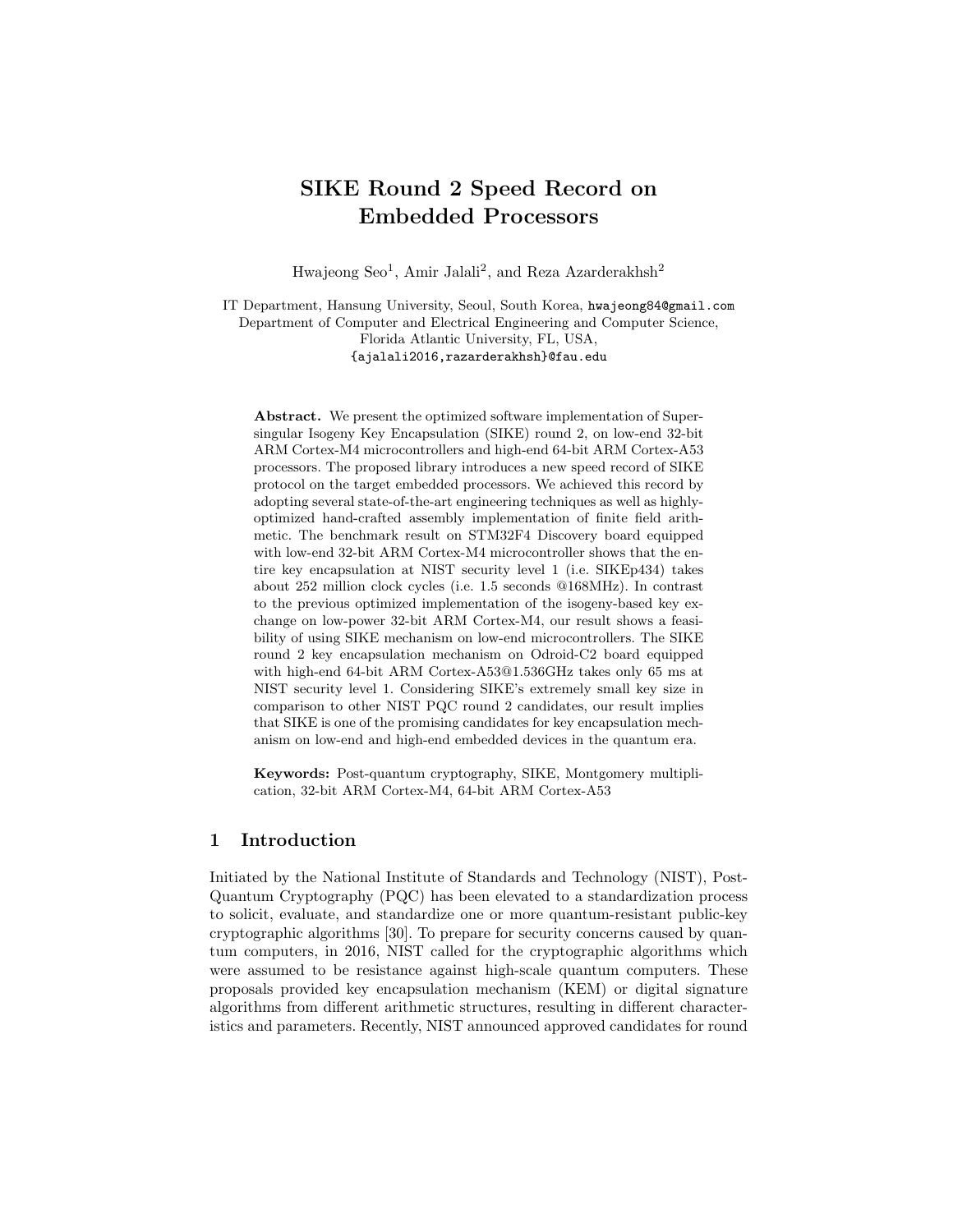2 which are the most promising candidates, in terms of security, performance, and compatibility with current technology. For the key encapsulation mechanism, only 17 candidates made it through to the second round for being evaluated and analyzed from different perspectives.

Different PQC candidates are constructed on hard mathematical problems which are assumed to be impossible to solve even for large-scale quantum computers. These problems can be categorized into five main categories: code-based cryptography, lattice-based cryptography, hash-based cryptography, multivariate cryptography, and supersingular isogeny-based cryptography, see, for instance [10].

Supersingular Isogeny Key Encapsulation (SIKE) mechanism is one of the PQC candidates which is constructed on the hardness of solving isogeny maps between supersingular elliptic curves. In fact, SIKE is the only candidate that offers the quantum-resistance cryptographic construction over elliptic curves, resulting in well-known structures in implementation perspective. The proposed key encapsulation mechanism is derived from the original Jao-De Feo's Diffie-Hellman key-exchange and public-key encryption algorithms [20]. However, constructing cryptographic structures from hardness of supersingular isogeny graphs was introduced by Charels-Lauter-Goren [9].

The first round SIKE submission [6] offered three different security levels known as SIKEp503, SIKEp751, and SIKEp964. According to the best known quantum attacks on solving supersingular isogeny problem by that time, the proposed security levels met NIST's level 1, 3, and 5 requirements, respectively.

However, recent studies on the cost of solving isogeny problem on quantum computers by Adj et al. [1] revealed that the security assumptions for SIKE was too conservative. In fact, a set of realistic models of quantum computation on solving Computational Supersingular Isogeny (CSSI) problem in [1] suggests that the Oorschot-Wiener golden collision search is the most powerful attack on the CSSI problem, resulting in significant improvement on the SIKE's classical and quantum security levels.

Accordingly, the second round SIKE [4] offers a new set of security levels which are more realistic and provide significant improvement on the key encapsulation performance. In particular, decreasing the bit-length of SIKE's primes translates to notable performance improvement, making this scheme suitable for many potential applications on low-end and high-end embedded devices.

In CANS'16, Koziel et al. presented first SIDH implementations on 32-bit ARM Cortex-A processors [25]. In 2017, Jalali et al. presented first SIDH implementations on 64-bit ARM Cortex-A processors [18]. In CHES'18, Seo et al. improved previous SIDH and SIKE implementations on high-end 32/64-bit ARM Cortex-A processors [28]. At the same time, the implementations of SIDH on Intel and FPGA are also successfully evaluated [14, 8, 22, 24]. Afterward, in 2018, first implementation of SIDH on low-end 32-bit ARM Cortex-M4 microcontroller was suggested [23].

In this work, we provide a full report on the highly-optimized implementation of SIKE on low-end 32-bit and high-end 64-bit ARM embedded processors.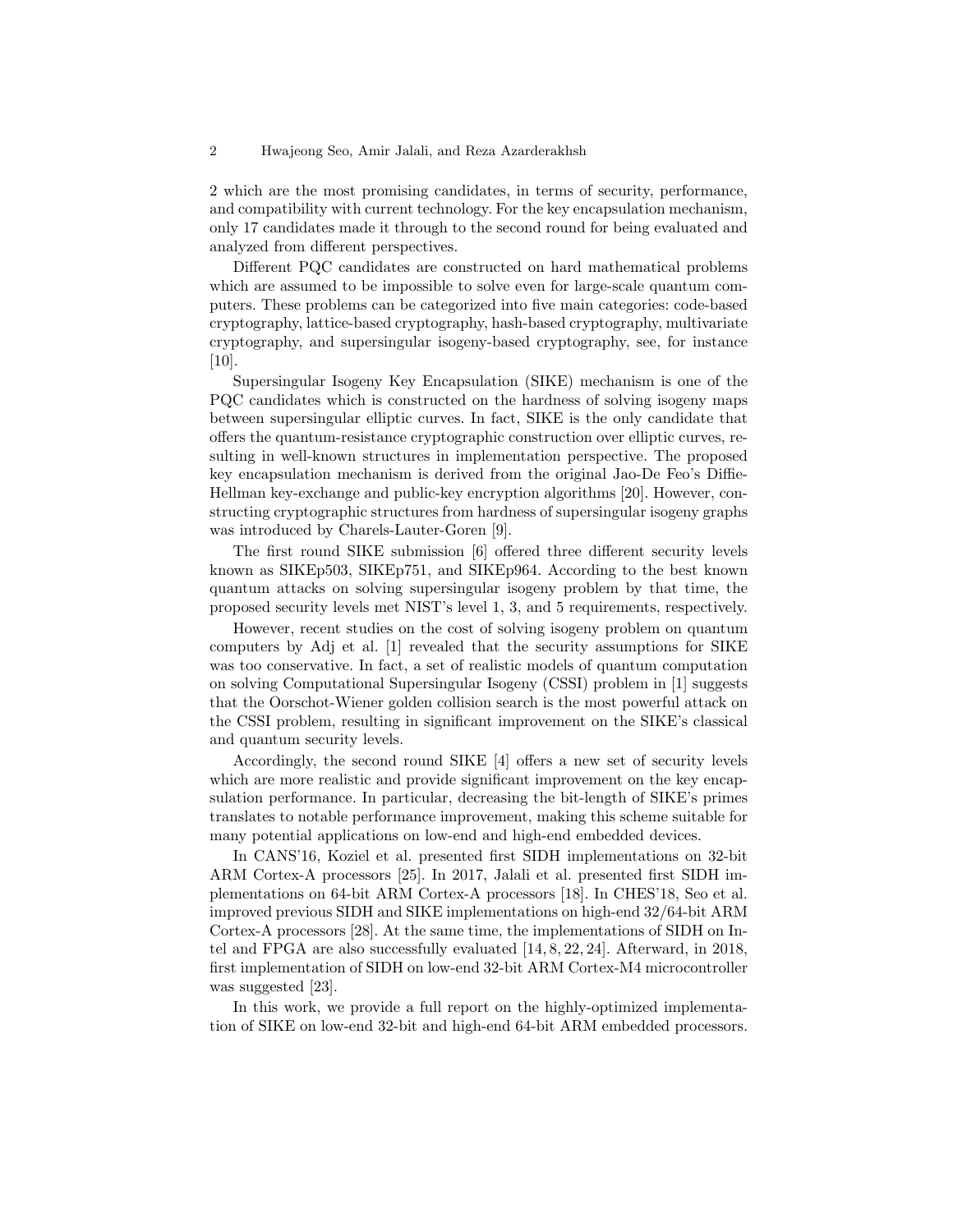Our proposed library takes advantage of state-of-the-art engineering techniques as well as low level assembly optimizations. We studied different approaches for finite field arithmetic implementation over SIKE's new primes. Our benchmark results offer significant improvement in performance compared to previous implementations, suggesting the possible integration of this scheme on embedded processors in the future.

## 2 SIKE Round 2 on ARM Cortex-M4

### 2.1 ARM Cortex-M4 Architecture

With over 100 billion ARM-based chips shipped worldwide as of 2017 [2], ARM is the most popular instruction set architecture (ISA), in terms of quantity. In this work, we firstly target the popular low-end 32-bit ARM Cortex-M4 microcontrollers, which belong to the "microcontroller" profile implemented by cores from the Cortex-M series. The ARM Cortex-M architecture is a reduced instruction set computer (RISC) using a load-store architecture. The ARM Cortex-M4 microcontrollers support a three-stage pipeline, and memory accesses involving 1 register and *n* registers take 2 cycles and  $n + 1$  cycles, respectively.

As other traditional 32-bit ARM architectures, the ARM Cortex-M4 ISA is equipped with 16 32-bit registers (R0∼R15), from which 15 (R0∼R12, R13 (SP), R14 (LR)) are available. R13, R14, and R15 registers are reserved for stack pointer, link register, and program counter, respectively. The R13 and R14 registers can be freed up by saving it in slower memory and retrieving it after the register has been used.

Since the maximum capacity of the 15 registers is of only 480 bits  $(32 \times 15)$ , efficient use of the available registers to minimize the number of memory accesses is a critical strategy for optimized implementations of multi-precision multiplications (i.e. 512-bit and 768-bit). The ARM Cortex-M4 provides an instruction set supporting 32-bit operations or, in the case of Thumb and Thumb2, a mix of 16- and 32-bit operations. The instruction set is comprised of standard instructions for basic arithmetic (i.e. addition and addition with carry operations) and logic operations. However, in contrast to other lower processor classes, the ARM Cortex-M4 supports for the so-called DSP instructions, which include unsigned multiplication with double accumulation UMAAL instruction.

The UMAAL instruction performs a  $32 \times 32$ -bit multiplication followed by accumulations with two 32-bit values. This instruction achieves the same latency (i.e. 1 clock cycle) and throughput of the unsigned multiplication instruction, which means that accumulation (i.e. two 32-bit addition operations) is virtually executed for free. The detailed descriptions of multiplication operations are as follows:

– UMULL (unsigned multiplication):

UMULL RO, R1, R2, R3 computes  $(R1 \parallel R0) \leftarrow R2 \times R3$ .

- UMLAL (unsigned multiplication with accumulation):
	- UMLAL RO, R1, R2, R3 computes  $(R1 \parallel R0) \leftarrow (R1 \parallel R0) + R2 \times R3$ .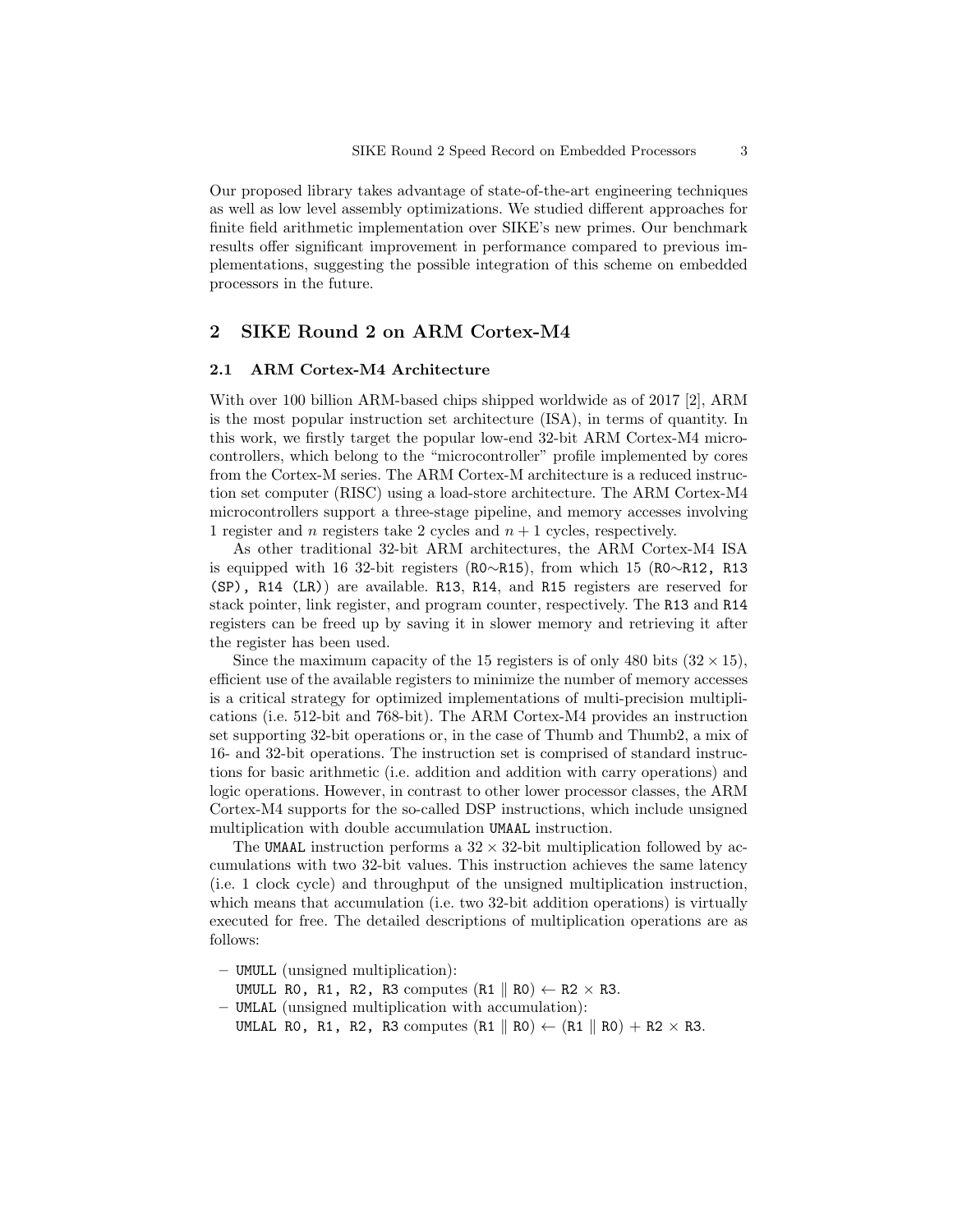- 4 Hwajeong Seo, Amir Jalali, and Reza Azarderakhsh
- UMAAL (unsigned multiplication with double accumulation): UMAAL RO, R1, R2, R3 computes  $(R1 \parallel R0) \leftarrow R1 + R0 + R2 \times R3$ .

The popularity of ARM Cortex-M4 microcontrollers in different applications introduced a post-quantum cryptography software library (pqm4) which targets this family of microcontrollers [21]. The pqm4 library provides a framework for benchmarking and testing, started as a result of the PQCRYPTO project funded by the European Commission in the H2020 program. The library currently contains implementations of 10 post-quantum key-encapsulation mechanisms and 3 post-quantum signature schemes targeting the ARM Cortex-M4 family of microcontrollers. In particular, pqm4 targets the STM32F4 Discovery board, featuring an ARM Cortex-M4 CPU@168MHz, 1MB of Flash, and 192KB of RAM. The library offers a simple build system that generates an individual static library for each implementation for each scheme. After compilation, the library provides automated benchmarking for speed and stack usage. As a result, we chose to evaluate the performance of our proposed library with pqm4 framework to provide a fair and valid comparison with other PQC schemes.

In the following Section, we describe the proposed engineering techniques for designing highly-optimized arithmetic libraries, targeting different security levels of SIKE schemes on 32-bit ARM Cortex-M4 microcontrollers.

#### 2.2 Multiprecision Multiplication

In this work, we describe the multi-precision multiplication method in multiplication structure and rhombus form.

Figure 1 illustrate the strategies for implementing 256-bit multiplication on 32-bit ARM Cortex-M4 microcontroller. Let A and B be operands of length  $m$ bits each. Each operand is written as  $A = (A[n-1],...,A[1], A[0])$  and  $B =$  $(B[n-1],..., B[1], B[0]),$  where  $n = [m/w]$  is the number of words to represent operands, and w is the computer word size (i.e. 32-bit). The result  $C = A \cdot B$  is represented as  $C = (C[2n-1], ..., C[1], C[0])$ . In the rhombus form, the lowest indices  $(i, j = 0)$  of the product appear at the rightmost corner, whereas the highest indices  $(i, j = n - 1)$  appear at the leftmost corner. A black arrow over a point indicates the processing of a partial product. The lowermost points represent the results  $C[i]$  from the rightmost corner  $(i = 0)$  to the leftmost corner  $(i = 2n - 1).$ 

Efficient register utilization The Operand Caching (OC) method follows the product-scanning approach for inner loop but it divides the calculation (i.e. outer loop) into several rows [17]. The number of rows directly affects the overall performance, since the OC method requires to load the operands and load/store the intermediate results by the number of rows<sup>1</sup>. Table 1 presents the comparison of memory access complexity depending on the multiplication techniques.

<sup>&</sup>lt;sup>1</sup> The number of rows is  $r = \lfloor n/e \rfloor$ , where the number of needed words  $(n = \lceil m/w \rceil)$ , the word size of the processor  $(w)$  (i.e. 32-bit), the bit-length of operand  $(m)$ , and operand caching size (e) are given.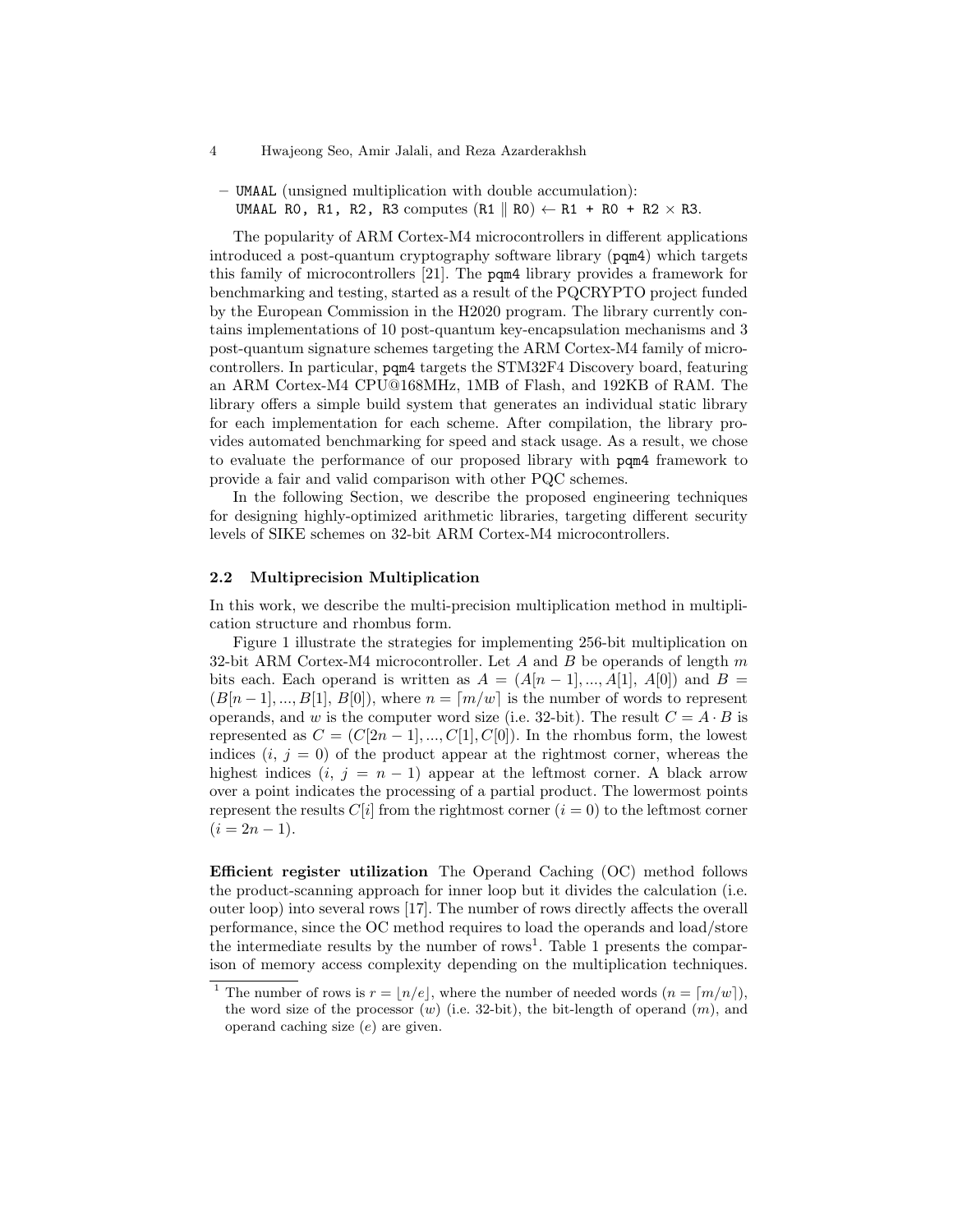| Method                              | $_{\rm Load}$                                       | Store                        |
|-------------------------------------|-----------------------------------------------------|------------------------------|
| Operand Scanning                    | $2n^2 + n$                                          | $n^2 + n$                    |
| Product Scanning [11]               | $2n^2$                                              | $_{2n}$                      |
| Hybrid Scanning [16]                | $2\lceil n^2/d\rceil$                               | 2n                           |
| Operand Caching [17]                | $2\lceil n^2/e \rceil$                              | $\lceil n^2/e \rceil + n$    |
| Refined Operand Caching (This work) | $2\lceil n^2/(e+1)\rceil + 3(\lceil n/(e+1)\rceil)$ | $\lceil n^2/(e+1)\rceil + n$ |

Table 1: Comparison of multiplication methods, in terms of memory-access complexity. The parameter d defines the number of rows within a processed block.

Table 2: Comparison of multiplication methods for different Integer sizes, in terms of the number of memory access on 32-bit ARM Cortex-M4 microcontroller. The parameters d and e are set to 2 and 3, respectively.

| Method | $448$ -bit    |       |       |      | $512$ -bit |       | 768-bit          |       |       |  |
|--------|---------------|-------|-------|------|------------|-------|------------------|-------|-------|--|
|        | $_{\rm Load}$ | Store | Total | Load | Store      | Total | $_{\text{Load}}$ | Store | Total |  |
| OS     | 406           | 210   | 616   | 528  | 272        | 800   | 1.176            | 600   | 1,776 |  |
| PS     | 392           | 28    | 420   | 512  | 32         | 544   | 1.152            | 48    | 1,200 |  |
| HS     | 196           | 28    | 224   | 256  | 32         | 288   | 576              | 48    | 624   |  |
| OC     | 132           | 80    | 212   | 172  | 102        | 274   | 384              | 216   | 600   |  |
| $R-OC$ | 107           | 63    | 170   | 140  | 80         | 220   | 306              | 168   | 474   |  |

Our optimized implementation (i.e. Refined Operand Caching) is based on the original OC method but we optimized the available registers and increased the operand caching size from e to  $e + 1$ . In the equation, the number of memory load by  $3(|n/(e + 1)|)$  indicates the operand pointer access in each row.

Moreover, larger bit-length multiplication requires more number of memory access operations. Table 2 presents the number of memory access operations in OC method for different multi-precision multiplication size. In this table, our proposed R-OC method requires the least number memory access for different length multiplication. In comparison with original OC implementation, our proposed implementation reduces the total number of memory accesses by 19.8 %, 19.7 %, and 21 % for 448-bit, 512-bit, and 768-bit, respectively<sup>2</sup>.

In order to increase the size of operand caching (i.e.  $e$ ) by 1, we need at least 3 more registers to retain two 32-bit operand limbs and one 32-bit intermediate result value. To this end, we redefine the register assignments inside our implementation. We saved one register for the result pointer by storing the intermediate results into stack. Moreover, we observed that in the OC method, both operand pointers are not used at the same time in the row. Therefore, we don't need to maintain both operand pointers in the registers during the computations. Instead, we store them to the stack and load one by one on demand.

Using the above techniques, we saved three available registers and utilized them to increase the size of operand caching by 1. In particular, three registers are used for operand  $A$ , operand  $B$ , and intermediate result, respectively. We

<sup>2</sup> Compared with original OC implementation, we reduce the number of row by 1  $(4 \rightarrow 3)$ , 2  $(5 \rightarrow 3)$ , and 2  $(7 \rightarrow 5)$  for 448-bit, 512-bit, and 768-bit, respectively.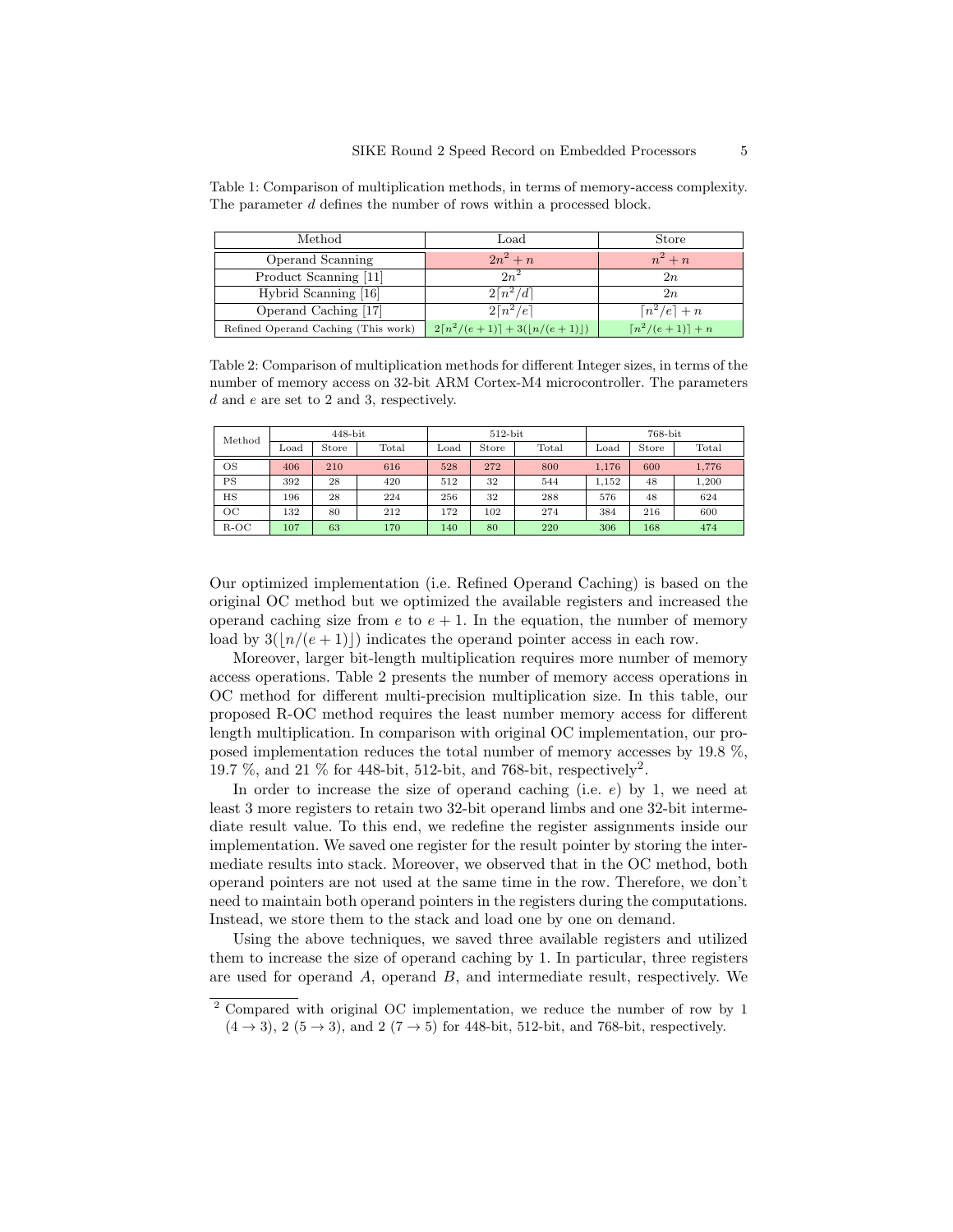

Fig. 1: Proposed 256-bit Refined Operand Caching multiplication at the word-level where  $e$  is 4 on ARM Cortex-M4,  $[D]$ it: initial block;  $(D)$ : order of rows;  $[**F**]$ : front part; R: middle right part; L : middle left part; B : back part.

state that our utilization technique imposes an overhead in memory access for **Init** operand pointers. However, since in each row, only three memory accesses are required, the overall overhead is negligible to the obtained performance benefit.

part (i.e.  $I-F$  and  $I-F$ ) requires partial products by increasing the length of **Optimized front parts** As it is illustrated in Figure 1, our R-OC method starts  $\frac{1}{2}$  column to 4. are loaded from memory to registers and the partial products are computed.<br>From the row1, only one operand pointer is required in each column. The front from an initialization block (Init section). In the Init section, both operands are loaded from memory to registers and the partial products are computed.

A[7]B[0] **4** the register initialization routines, which is 9 clock cycles for each front part technique improves the overall clock cycles since each instruction directly as-1 compared to [15]. Moreover, the intermediate results are efficiently handled with 2 4-word strategy in further details. **2** carry-less MAC routines by using the UMAAL instructions. Figure 2 presents our We redesign the front part with product scanning. In contrast to Fujii's approach, we used UMULL and UMAAL instructions. As a result, the register initialization is performed together with unsigned multiplication (i.e. UMULL). This signs the results to the target registers. In particular, we are able to remove all

different and performed in order. The a result, any data dependency between consecutive instructions imposes pipeline stalls and degrades the overall performance considerably. In addition to the previous optimizations, we reordered the MAC Efficient instruction ordering The ARM Cortex-M4 microcontrollers are EINCENT HIST RECOLUTION STATE THE THEM COTTER IN INTERCOLUTIONS are equipped with 3-stage pipeline in which the instruction fetch, decode, and execution are performed in order. As a result, any data dependency between consecroutine instructions in a way which removes data dependency between instructions, resulting in minimum pipeline stalls. The proposed approach is presented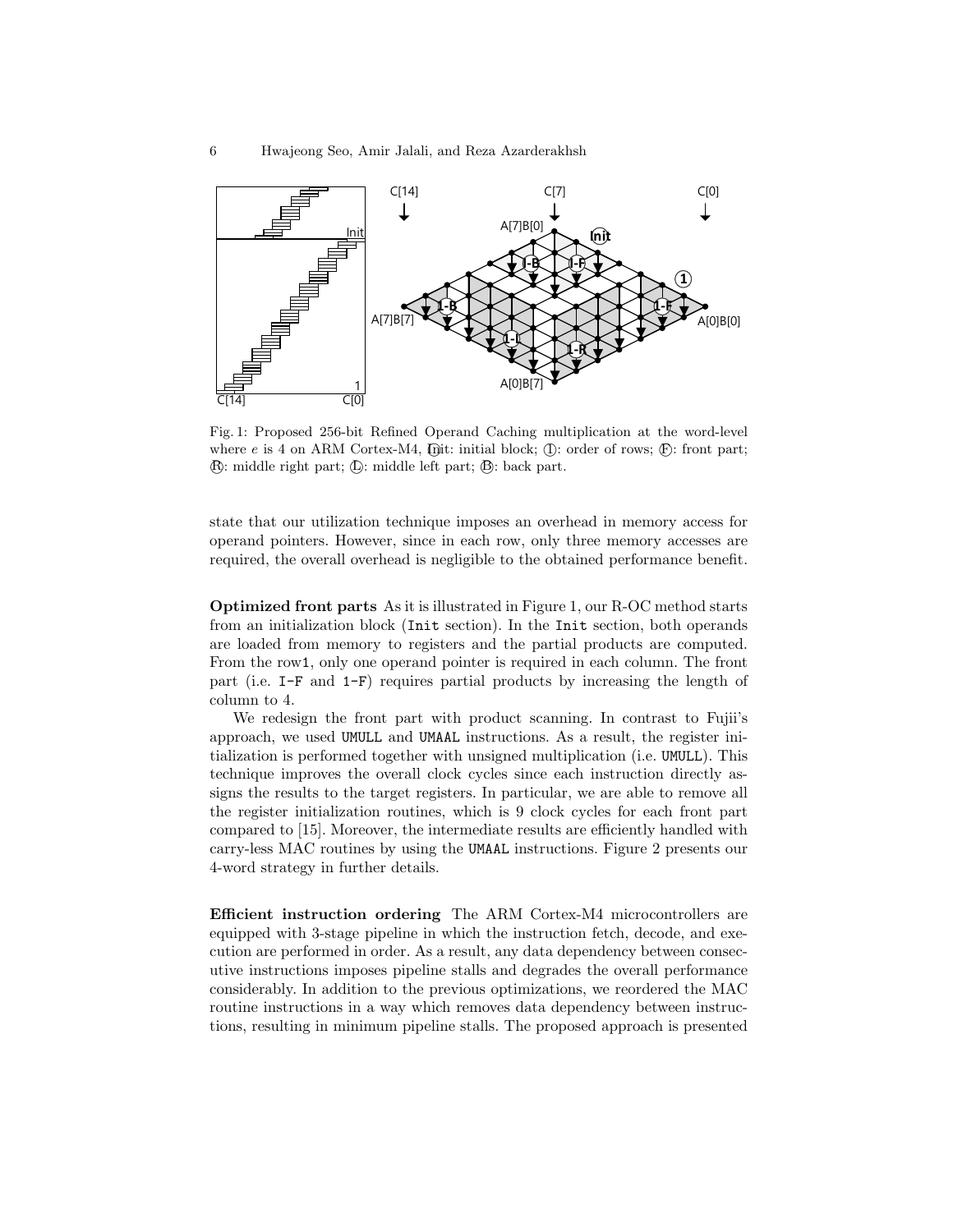

Fig. 2: 4-word integers with the product scanning approach using the UMULL and UMAAL instructions for front part of OC method.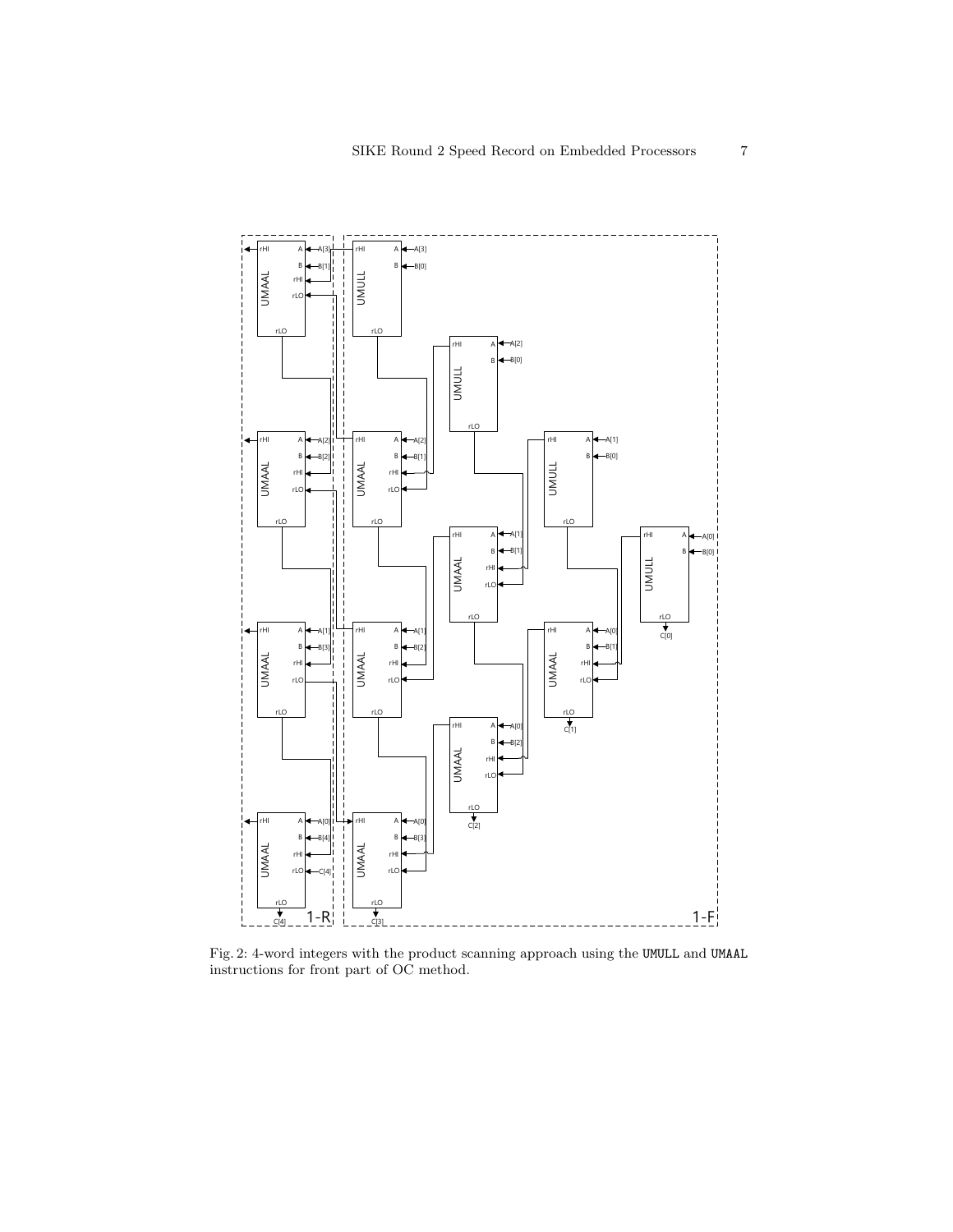in Figure 2 (1-R section). In this Figure, the operand and intermediate result are loaded from memory and partial products are performed column-wise as follows:

```
.
LDR R6, [RO, #4 * 4] //Loading operand B[4] from memory
LDR R1, \lceil SP, \#4 * 4 \rceil //Loading intermediate result C[4] from memory
UMAAL R14, R10, R5, R7 //Partial product (B[1]*A[3])
UMAAL R14, R11, R4, R8 //Partial product (B[2]*A[2])UMAAL R14, R12, R3, R9 //Partial product (B[3]*A[1])
UMAAL R1, R14, R2, R6 //Partial product (B[4]*A[0])
 .
.
.
```
The intermediate result  $(C[4])$  is loaded to the R1 register. At this point, updating R1 register in the next instruction results in pipeline stall. To avoid this situation, first, we updated the intermediate results into other registers (R10, R11, R12, R14), while R1 register was updated during the last step of MAC. We followed a similar approach in  $1-L$  section, where operand  $(A)$  pointer is loaded to a temporary register, and then the column-wise multiplications are performed with the operands  $(A[4], A[5], A[6], \text{ and } A[7])$ . In the back part (i.e. 1-B), the remaining partial products are performed without operand loading. This is efficiently performed without carry propagation by using the UMAAL instructions.

## 2.3 Multiprecision Squaring

. .

Most of the optimized implementations of cryptography libraries use optimized multiplication for computing the square of an element. However, squaring can be implemented more efficiently since using one operand reduces the overall number of memory accesses by half, while many redundant partial products can be removed (i.e.  $A[i] \times A[j] + A[j] \times A[i] = 2 \times A[i] \times A[j]).$ 

Similar to multiplication, squaring implementation consists of partial products of the input operand limbs. These products can be divided into two parts: the products which have two operands with the same value and the ones in which two different values are multiplied. Computing the first group is straightforward and it is only computed once for each limb of operand. However, computing the latter products with different values and doubling the result can be performed in two different ways: doubled-result and doubled-operand. In doubled-result technique, partial products are computed first and the result is doubled afterwards  $(A[i] \times A[j] \rightarrow 2 \times A[i] \times A[j])$ , while in doubled-operand, one of the operands is doubled and then multiplied to the other value  $(2 \times A[i] \rightarrow 2 \times A[i] \times A[j])$ .

In this work, we proposed a hybrid approach for implementing a highlyoptimized squaring operation which is explicitly suitable for SIKE/SIDH application. In general, doubling operation may result in one bit overflow which requires an extra word to retain. However, in the SIDH/SIKE settings, moduli are smaller than multiple of 32-bit word (434-bit, 503-bit, and 751-bit) which provide an advantage for optimized arithmetic design. Taking advantage of this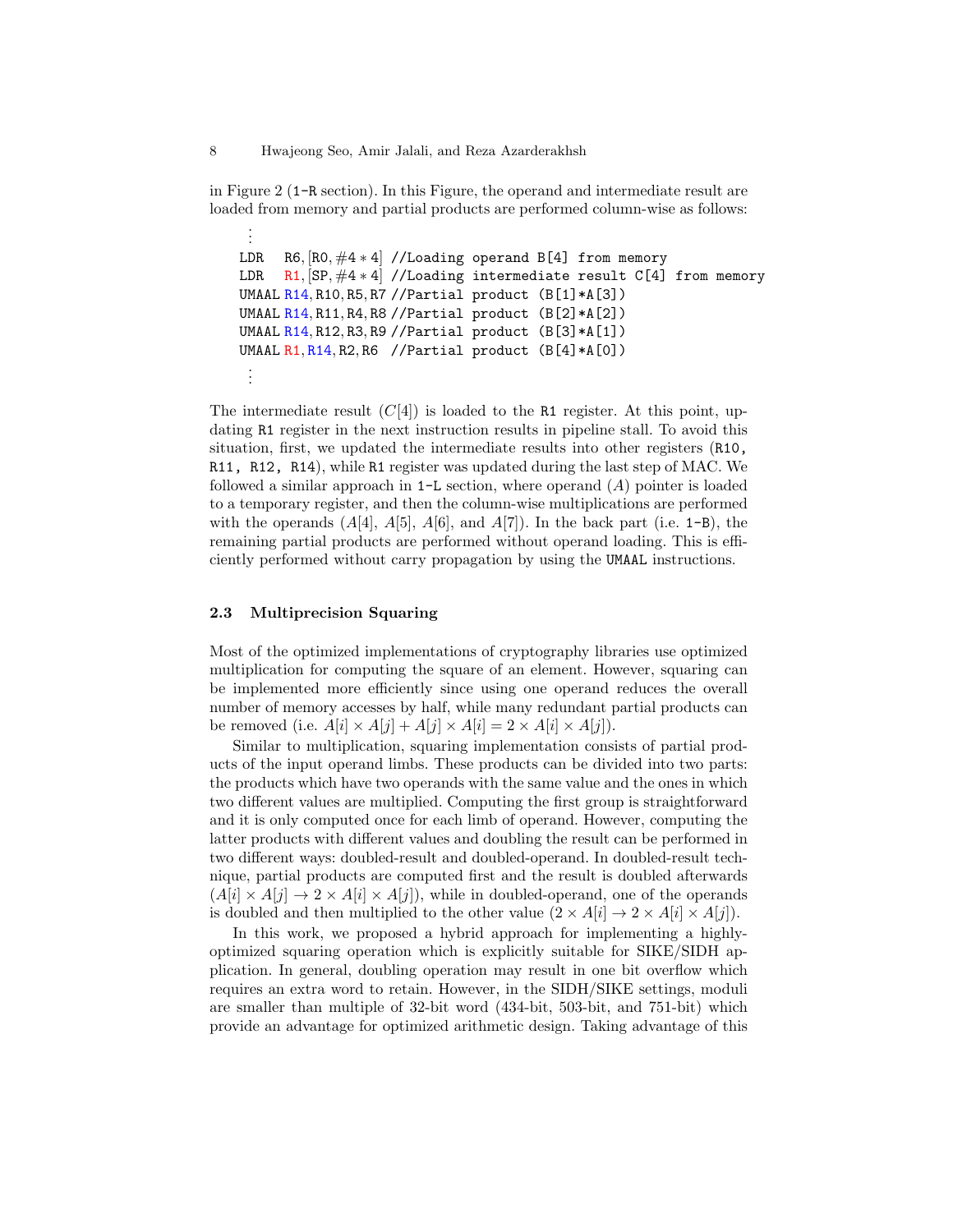

Fig. 3: 255-bit proposed squaring at the word-level on ARM Cortex-M4,  $\Phi$ it: initial block;  $\mathbb{D} \to \mathbb{Q}$ : order of rows.

A[7]A[7] A[0]A[0] proach. We divided our implementation into three parts: one sub-multiplication **Init** and two sub-squaring operations. We used R-OC for sub-multiplication and SBD **1** advantage of doubled-operand technique, we perform the initialization part by fact, we designed our squaring implementation based on doubled-operand apfor sub-squaring operations. Figure 3 illustrates our hybrid method in detail. First, the input operand is doubled and stored into the stack memory. Taking using R-OC method.

Second, the remaining 1 Second, the remaining rows 1 and 2 are computed based on SBD methods. In contrast to previous SBD method, all the doubling operations on intermediate results are removed during MAC routines. This saves several registers to double the intermediate results since doubled-results have been already computed. Furthermore, our proposed method is fully scalable and can be simply adopted to larger integer squaring.

#### 2.4 Modular Reduction

cation can be efficiently exploited and further simplified by taking advantage of 2 tation is Montgomery reduction [26]. We adapt the implementation techniques 3 **1** p434, p503, and p751 for SIKE round 2 protocol [12, 5]. Montgomery multipli-**3 2** ing operations. Specifically, we target the parameter sets based on the primes Modular multiplication is a performance-critical building block in SIDH and SIKE protocols. One of the most well-known techniques used for its implemendescribed in sections 2.2 and 2.3 to implement modular multiplication and squarso-called "Montgomery-friendly" modulus, which admits efficient computations, such as *all-zero* words for lower part of the modulus.

The efficient optimizations for the modulus were first pointed out by Costello et al. [12] in the setting of SIDH when using modulus of the form  $2^x \cdot 3^y - 1$ (referred to as "SIDH-friendly" primes) are exploited by the SIDH library [13].

In CHES'18, Seo et al. suggested the variant of Hybrid-Scanning (HS) for "SIDH-friendly" Montgomery reduction on ARM Cortex-A15 [28]. Similar to OC method, the HS method also changes the operand pointer when the row is changed. By using the register utilization described in Section 2.2, we increase the parameter d by 1 (3  $\rightarrow$  4. Moreover, the initial block is also optimized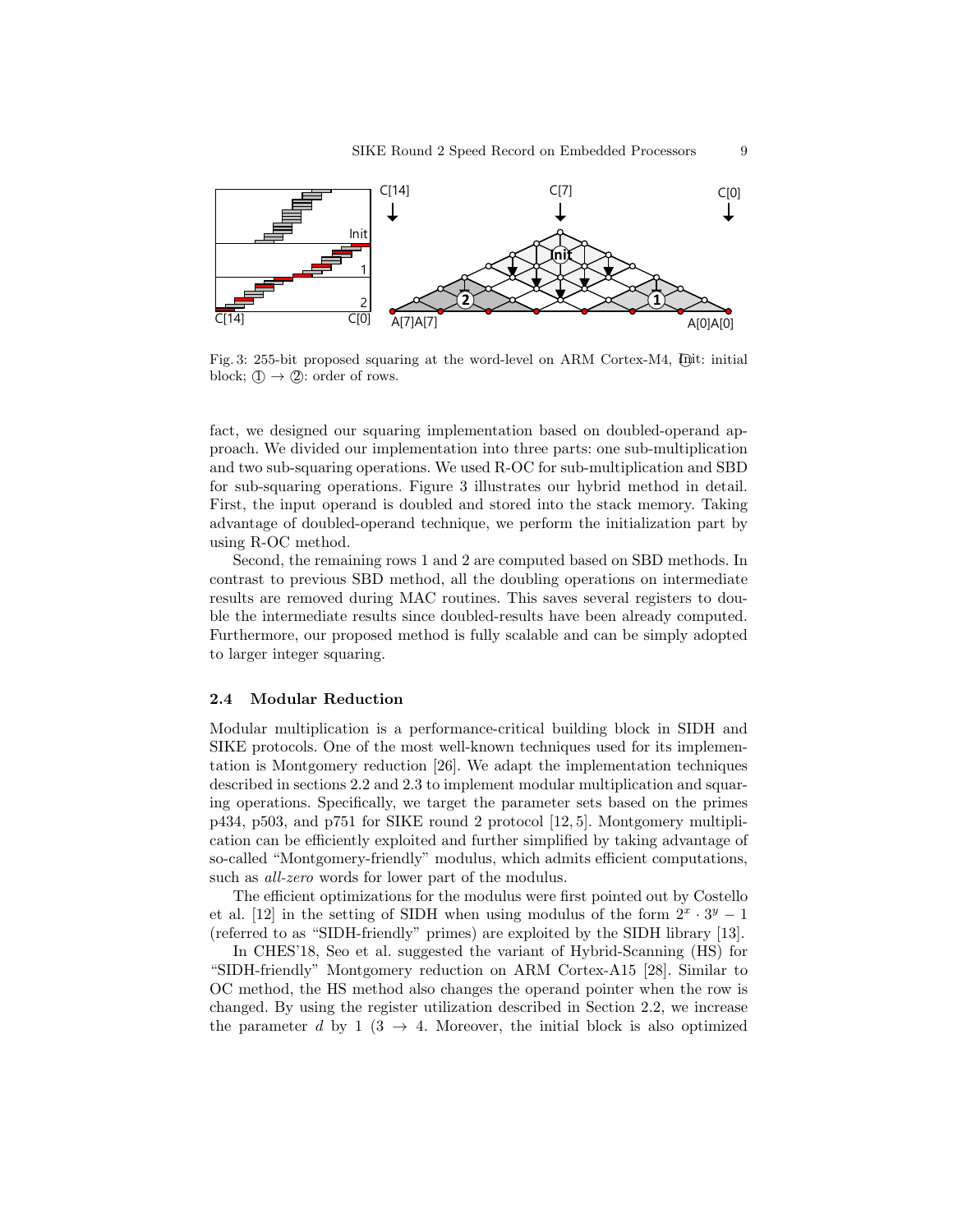

Fig. 4: 503-bit "SIDH-friendly" Montgomery reduction at the word-level, where d is 4 on ARM Cortex-M4,  $(I) \rightarrow (2) \rightarrow (3) \rightarrow (4)$ : order of rows;  $(F)$ : front part;  $M$ : middle part;  $\mathbb{B}$ : back part; where  $M, R, T$ , and  $Q$  are modulus, Montgomery radix, intermediate results, and quotient  $(Q \leftarrow T \cdot M' \mod R)$ .

to avoid explicit register initialization and the MAC routine is implemented in the pipeline-friendly approach. Compared with integer multiplication, the Montgomery reduction requires fewer number of registers to be reserved. Since the intermediate result pointer and operand Q pointer are identical value (i.e. stack), we only need to maintain one address pointer to access both values. Furthermore, the modulus for SIKE (i.e. operand M; SIKEp434, SIKEp503, and SIKEp751) is a static value. As a result, instead of obtaining values from memory, we assign the direct values to the registers. This step can be performed with the two instructions, such as MOVW and MOVT. The detailed 32-bit value assignment (e.g. 0x87654321) to register R1 is given as follows:

```
.
 .
MOVW R1, \#0x4321 //R1 = #0x4321
MOVT R1, \#0x8765 //R1 = #0x8765 \ll 16 | R1
 .
.
.
```
.

In Figure 4, the 503-bit "SIDH-friendly" Montgomery reduction on ARM Cortex-M4 microcontroller is described. The Montgomery reduction starts from row 1, 2, 3, to 4.

In the front of row 1 (i.e.  $1-F$ ), the operand Q is loaded from memory and the operand  $M$  is directly assigned using constant value. The multiplication accumulates the intermediate results from memory using the operand Q pointer and stored them into the same memory address. In the middle of row  $1$  (i.e.  $1-M$ ), the operand Q is loaded and the intermediate results are also loaded and stored, sequentially. In the back of row  $1$  (i.e.  $1-B$ ), the remaining partial products are computed. Furthermore, the intermediate carry values are stored into stack and used in the following rows.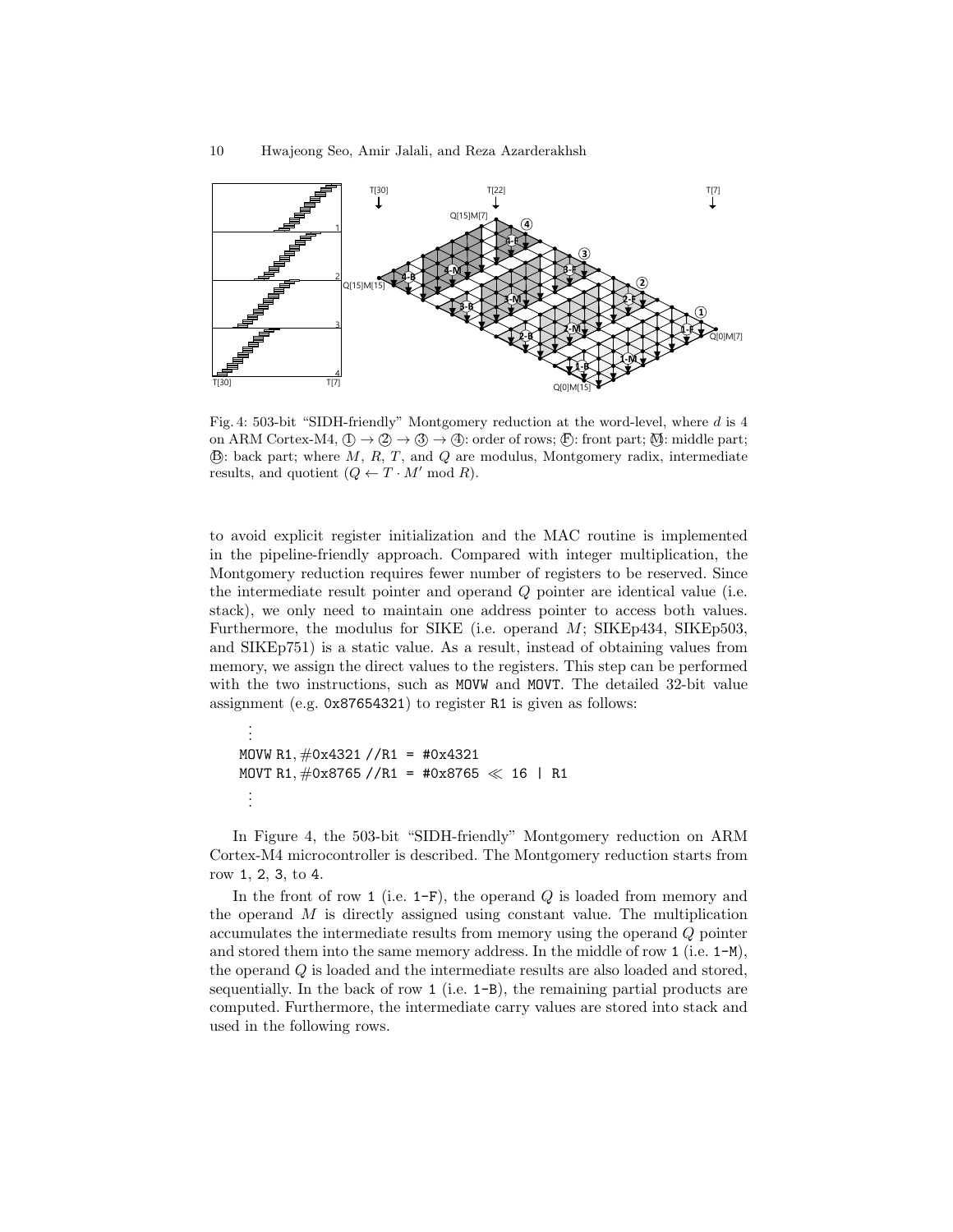Using the above techniques, we are able to reduce the number of row by 1  $(5 \rightarrow 4)$ ,  $2(6 \rightarrow 4)$ , and  $2(8 \rightarrow 6)$  for 448-bit, 512-bit, and 768-bit, respectively, compared to original implementation of HS based Montgomery reduction.

### 2.5 Performance Evaluation

In this section, we present the performance evaluation of our proposed SIDH/SIKE implementations on 32-bit ARM Cortex-M4 microcontrollers. We implemented highly-optimized arithmetic, targeting SIKE round 2 primes adapting our optimized techniques for multiplication, squaring, reduction, and addition/subtraction. We integrate our arithmetic libraries to the SIKE round 2 reference implementation [5] to evaluate the feasibility of adopting this scheme on low-end Cortex-M4 microcontrollers.

All the arithmetic is implemented in ARM assembly and the libraries are compiled with GCC with optimization flag set to  $-03<sup>3</sup>$ 

Table 3 and 4 present the comparison of our proposed library with highly optimized implementations in the literature over different security levels. The optimized C implementation timings by Costello et al. [13] and the reference C implementation of SIKE [5] illustrate the importance of target-specific implementations of SIDH/SIKE low-end microcontrollers such as 32-bit ARM Cortex-M4. In particular, compared to optimized C Comba based implementation in SIDH v3.0, the proposed modular multiplication for 503-bit and 751-bit provide 19.05x and 20.10x improvement, respectively.

The significant achieved performance improvement in this work is the result of our highly-optimized arithmetic library. Specifically, our tailored multiplication minimizes pipeline stalls on ARM Cortex-M4 3-stage pipeline, resulting in remarkable timing improvement compared to previous works.

Moreover, the proposed implementation achieved 362 and 977 million clock cycles for total computation of SIDHp503 and SIDHp751, respectively. The results are improved by  $10.51x$  and  $12.97x$  for SIDHp503 and SIDHp751, respectively. In comparison with the most relevant work, our proposed modular multiplication and SIDHp751 outperforms the optimized implementation in [23] by 2.75x and 4.35x, respectively. The implementations of SIKEp434, SIKEp503, and  $SIKEp751$  also show better performance than previous works<sup>4</sup>. In particularly, the entire key encapsulation at NIST security level 1 takes about 252 million clock cycles (i.e. 1.5 seconds @168MHz)

Compared with other NIST PQC round 2 schemes, the SIKE protocol shows relatively slower execution time but the SIKE protocols show the most competitive memory utilization for encapsulation and decapsulation. Furthermore, small key size of SIKE ensures the lower energy consumption for key transmission (through wireless network) than other schemes. The low-energy consumption is the most critical requirement for low-end (battery-powered) microcontrollers.

<sup>3</sup> Our library will be publicly available in the near future.

<sup>4</sup> SIKEp434 requires more memory than SIKEp503 since SIKEp434 allocates more temporal storage than SIKEp503 in Fermat based inversion.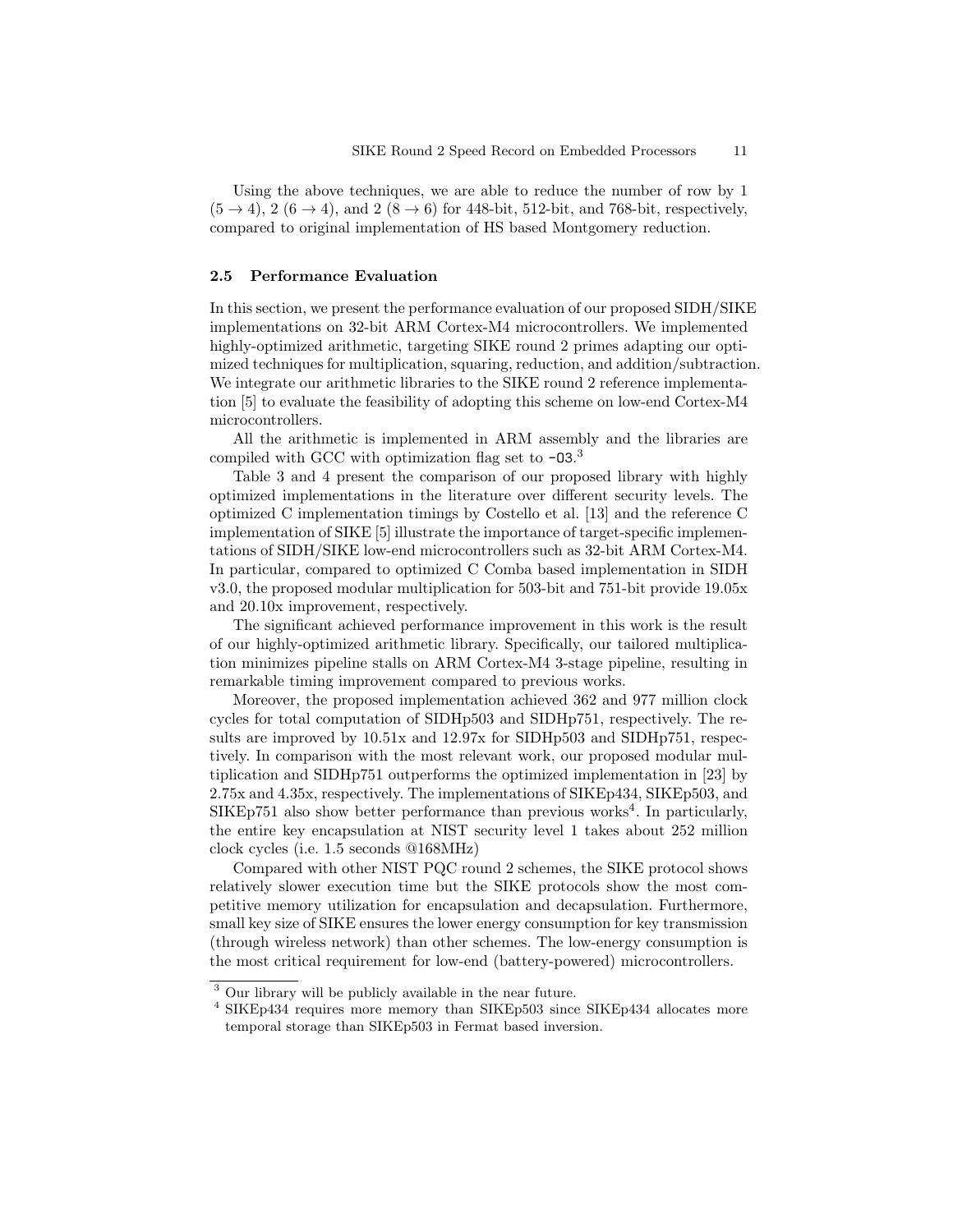Table 3: Comparison of SIDHp434, SIDHp503, and SIDHp751 protocols on the ARM Cortex-M4 microcontrollers. Timings are reported in terms of clock cycles.

| Implementation         | Language      | Timings [cc]       |                    |                    |                          | Timings $[cc \times 10^6]$ |        |          |        |        |
|------------------------|---------------|--------------------|--------------------|--------------------|--------------------------|----------------------------|--------|----------|--------|--------|
|                        |               | $\mathbb{F}_p$ add | $\mathbb{F}_p$ sub | $\mathbb{F}_p$ mul | $\mathbb{F}_p$ sqr       | Alice R1                   | Bob R1 | Alice R2 | Bob R2 | Total  |
| SIDH <sub>p434</sub>   |               |                    |                    |                    |                          |                            |        |          |        |        |
| This work              | <b>ASM</b>    | 254                | 208                | 1.110              | 981                      | 65                         | 74     | 54       | 62     | 255    |
| SIDHp503               |               |                    |                    |                    |                          |                            |        |          |        |        |
| SIDH v3.0 [13]         | $\mathcal{C}$ | 1.078              | 740                | 25,399             | $\overline{\phantom{a}}$ | 986                        | 1.086  | 812      | 924    | 3,808  |
| This work              | <b>ASM</b>    | 275                | 223                | 1.333              | 1.139                    | 95                         | 104    | 76       | 87     | 362    |
| SIDHp751               |               |                    |                    |                    |                          |                            |        |          |        |        |
| SIDH v3.0 [13]         | $\mathcal{C}$ | 1.579              | 1.092              | 55,178             | $\overline{\phantom{a}}$ | 3.246                      | 3,651  | 2.669    | 3.112  | 12,678 |
| Koppermann et al. [23] | <b>ASM</b>    | 559                | 419                | 7.573              | $\overline{\phantom{a}}$ | 1.025                      | 1.148  | 967      | 1.112  | 4.252  |
| This work              | <b>ASM</b>    | 388                | 284                | 2.744              | 2.242                    | 252                        | 284    | 205      | 236    | 977    |

Table 4: Comparison of SIKEp434, SIKEp503, and SIKEp751 protocols on the ARM Cortex-M4 microcontrollers. Timings are reported in terms of clock cycles. Koppermann et al. [23] does not provide results on SIKE implementations.

| Implementation | Language | Timings [cc]       |                    |                    | Timings $[cc \times 10^6]$ |        |        |        | Memory [bytes] |        |                          |                          |
|----------------|----------|--------------------|--------------------|--------------------|----------------------------|--------|--------|--------|----------------|--------|--------------------------|--------------------------|
|                |          | $\mathbb{F}_p$ add | $\mathbb{F}_p$ sub | $\mathbb{F}_p$ mul | $\mathbb{F}_p$ sqr         | KevGen | Encaps | Decaps | Total          | KevGen | Encaps                   | Decaps                   |
| SIKEp434       |          |                    |                    |                    |                            |        |        |        |                |        |                          |                          |
| This work      | ASM      | 254                | 208                | 1.110              | 981                        | 74     | 122    | 130    | 326            | 6,580  | 6,916                    | 7,260                    |
| SIKEp503       |          |                    |                    |                    |                            |        |        |        |                |        |                          |                          |
| SIDH v3.0 [13] | C        | 1.078              | 740                | 25.399             | $\overline{\phantom{m}}$   | 1.086  | 1.799  | 1.912  | 4.797          | -      | $\overline{\phantom{a}}$ | $\overline{\phantom{a}}$ |
| This work      | ASM      | 275                | 223                | 1,333              | 1.139                      | 104    | 172    | 183    | 459            | 6.204  | 6.588                    | 6,974                    |
| SIKEp751       |          |                    |                    |                    |                            |        |        |        |                |        |                          |                          |
| SIDH v3.0 [13] | C        | 1.579              | 1.092              | 55.178             | $\overline{\phantom{a}}$   | 3.651  | 5.918  | 6.359  | 15.928         | -      | $\overline{\phantom{a}}$ | $\overline{\phantom{a}}$ |
| This work      | ASM      | 388                | 284                | 2.744              | 2.242                      | 282    | 455    | 491    | 1.228          | 11.116 | 11.260                   | 11,852                   |

## 3 SIKE Round 2 on ARMv8 Cortex-A

## 3.1 ARMv8 Cortex-A Architecture

ARMv8 Cortex-A, or simply ARMv8, is the latest generation of ARM architectures targeted at the "application" profile. It includes the typical 32-bit architecture, called "AArch32", and advanced 64-bit architecture named "AArch64" with its associated instruction set "A64" [3]. AArch32 preserves backwards compatibility with ARMv7 and supports the so-called "A32" and "T2" instructions sets, which correspond to the traditional 32-bit and Thumb instruction sets, respectively. AArch64 comes equipped with 31 general purpose 64-bit registers (i.e. X0∼X30) and one zero register (i.e. XZR), and an instruction set supporting 32-bit and 64-bit operations. The significant register expansion means that with AArch64 the maximum register capacity is expanded to 1,984 bits (i.e.  $31 \times 64$ , a 4x increase with respect to ARMv7.).

ARMv8 processors started to dominate the smartphone market soon after their first release in 2011, and nowadays they are widely used in various high-end smartphones (e.g. iPhone, Huawei Mate, and Samsung Galaxy series). Since this architecture is used primarily in embedded systems and smartphones, efficient and compact implementations are of special interest.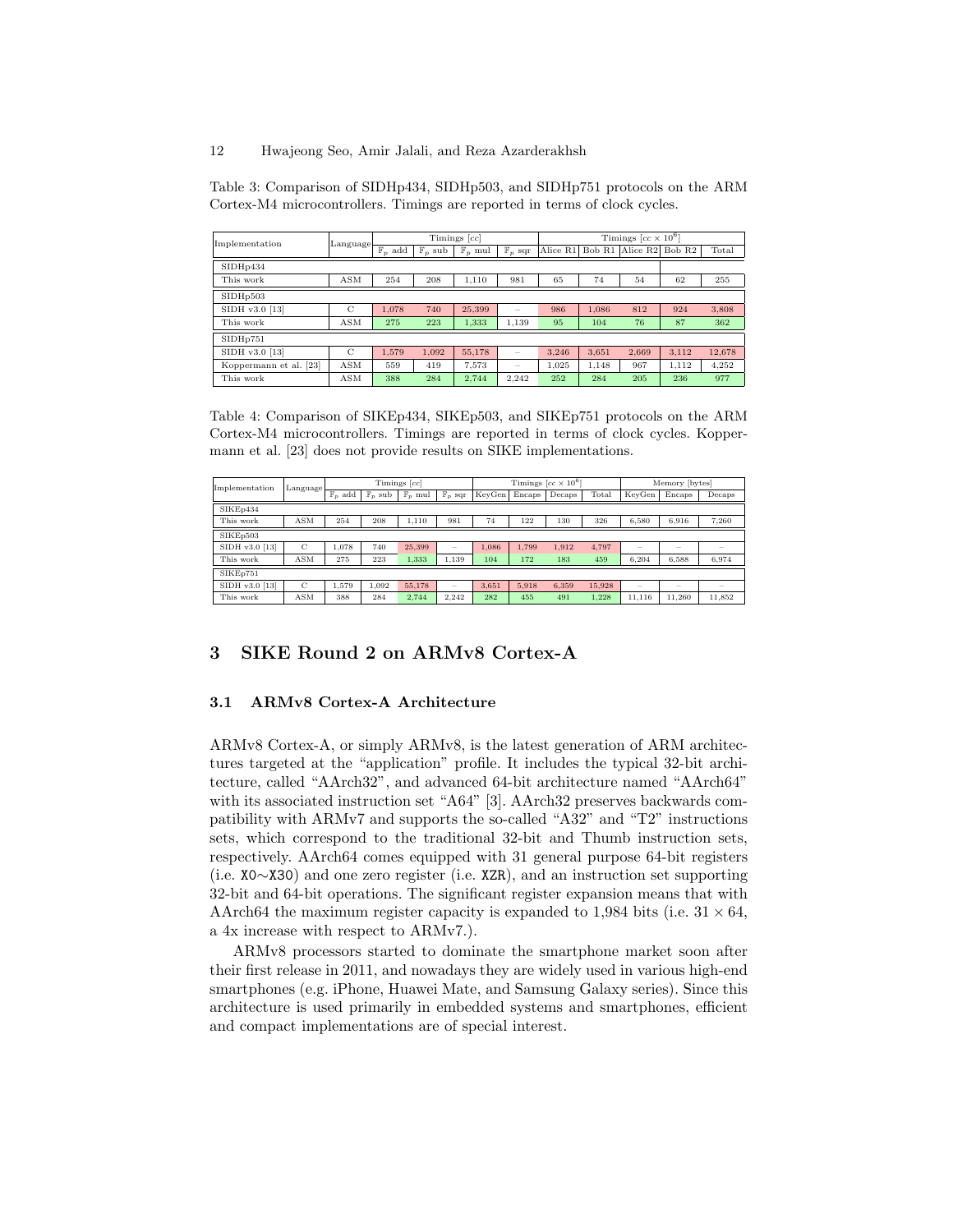ARMv8 processor supports powerful 64-bit wise unsigned integer multiplication instructions. Our implementation of modular multiplication uses the AArch64 architecture and makes extensive use of the following multiply instructions:

- MUL (unsigned multiplication, low part): MUL X0, X1, X2 computes  $X0 \leftarrow (X1 \times X2) \text{ mod } 2^{64}$ . – UMULH (unsigned multiplication, high part):
- UMULH XO, X1, X2 computes  $X0 \leftarrow (X1 \times X2)/2^{64}$ .

The two instructions above are required to compute a full 64-bit multiplication of the form 128-bit  $\leftarrow 64 \times 64$ -bit, namely, the MUL instruction computes the lower 64-bit half of the product while UMULH computes the higher 64-bit half.

For the addition and subtraction operations, ADDS and SUBS instructions ensure 64-bit wise results, respectively. The detailed descriptions are as follows:

– ADDS (unsigned addition): ADDS XO, X1, X2 computes  $\{CARRY,X0\} \leftarrow (X1 + X2)$ . – SUB (unsigned subtraction): SUBS XO, X1, X2 computes  $\{BORROW, X0\} \leftarrow (X1 - X2)$ .

### 3.2 Multiprecision Multiplication

There is a number of works in the literature that study the ARMv8 instructions to implement multi-precision multiplication or the full Montgomery multiplication for "SIDH friendly" modulus [19, 18, 29]. In [18], Jalali et al. implemented 751-bit and 964-bit finite field multiplication. They utilized the Comba method (i.e. column-wise multiplication) for both cases [11]. In particular, they used 2-level Karatsuba for 964-bit finite field multiplication, which shows 23.9% performance enhancements than conventional Comba method. In [29], Seo et al. optimized the 503-bit finite field multiplication for SIKEp503. They also used the Comba method with 2-level Karatsuba method to enhance the performance of multiplication. Furthermore, they optimized the MAC (Multiplication ACcumulation) routines to avoid the pipeline stalls.

Recently, two novel SIKE protocols (i.e. SIKEp434 and SIKEp610) for NIST Post Quantum Cryptography competition were suggested, which meet NIST security level 1 and 3, respectively [4]. However, previous works do not show the optimized results for both protocols. In this paper, we show the first practical implementations of SIKEp434 and SIKEp610 protocols on 64-bit ARMv8-A processors.

In previous works, they used the Comba method (i.e. column-wise method) to improve the multi-precision multiplication. The Comba method performs the partial products in column-wise, which ensures small number of registers for maintaining the intermediate results. In Figure 5, the part of Multiplication ACculmuation (MAC) routine in column-wise method for 64-bit ARMv8 processors is described. The example performs the three partial products  $(A[i] \times B[i],$  $A[i+1] \times B[j-1]$ , and  $A[i+2] \times B[j-2]$  and accumulates them to the intermediate results. In each MAC routine, two multiplication (MUL LOW and MUL HIGH)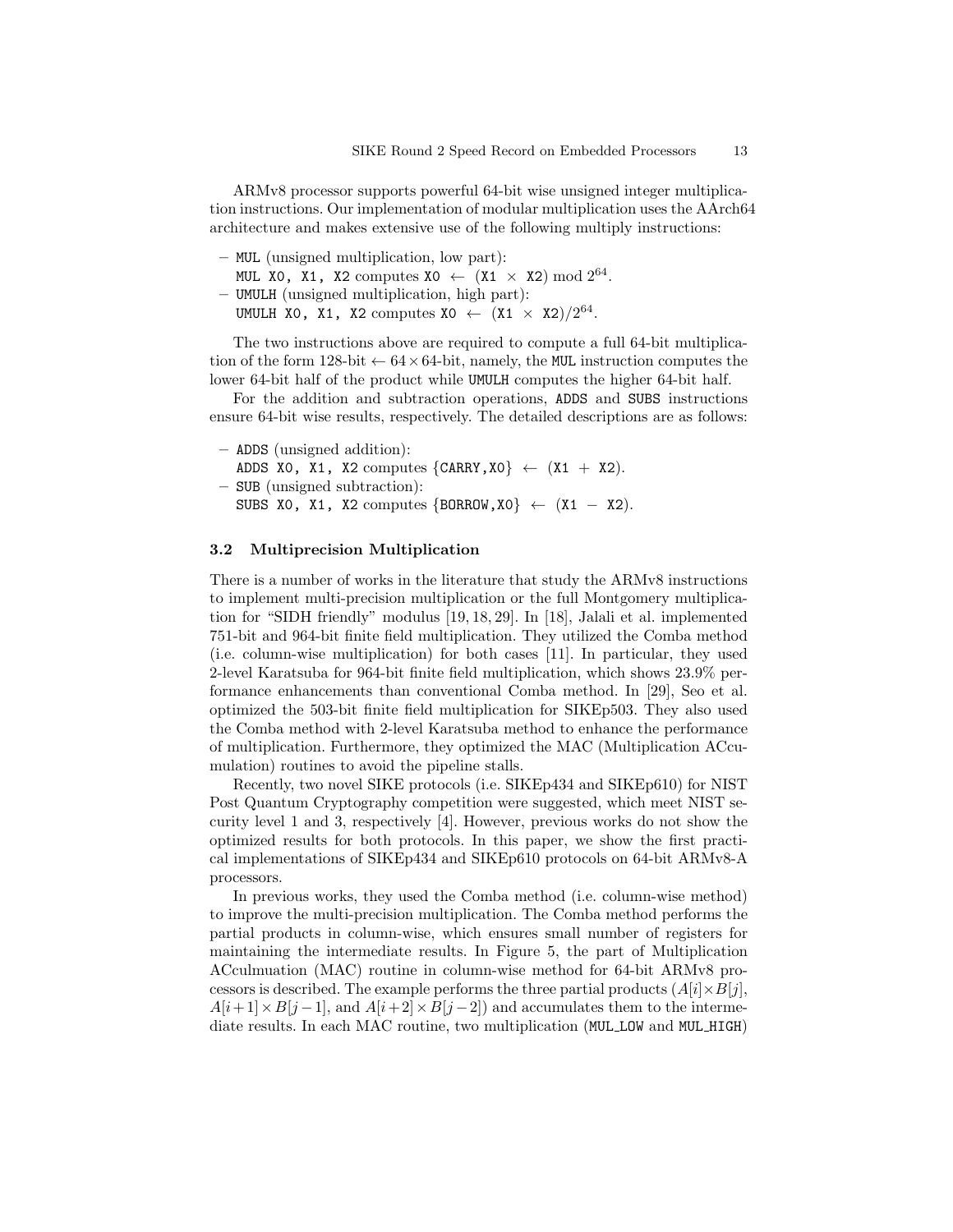and three addition operations (ACC0, ACC1, and ACC2) are required. For one limb multiplication, we need three addition operations. For that reason, n-limb multiplication requires  $3 \times n^2$  addition operations.



Fig. 5: Part of column-wise multiplication for ARMv8

In this work, we target the relatively shorter modulus (i.e. 434-bit) than previous works (i.e. 503-bit or 751-bit). We decide to use the row-wise multiplication, which requires  $2n + 2$  registers  $(n + 1$  for operands and  $n + 1$  for intermediate results), where n, m, and w are  $|m/w|$ , operand length, and word size, respectively. Under 64-bit processor setting, the *n* is set to 7 for 434-bit  $(|434/64|)$ . Considering that ARMv8 supports 31 64-bit registers, the required number of registers for 434-bit can be retained in the registers. In Figure 6, the part of MAC routine in row-wise method for 64-bit ARMv8 processors is described. The example performs the three partial products  $(A[i] \times B[j], A[i] \times B[j+1],$  and  $A[i] \times B[j+2]$  and accumulates them to the intermediate results. The number of addition for three partial products in Figure 6 are 8 (i.e.  $2 \times (n+1)$ ) where *n* is 3.). For the *n*-limb multiplication, it requires  $2 \times n \times (n+1)$  addition operations. The comparison of multiplication methods in terms of the number of addition operations depending on the number of limb are given in Table 5. Compared with the column-wise method (i.e. product-scanning), the row-wise method (i.e. operand-scanning) requires less number of addition operations for accumulation routines. For the 7-limb case (i.e. 434-bit), the row-wise method reduces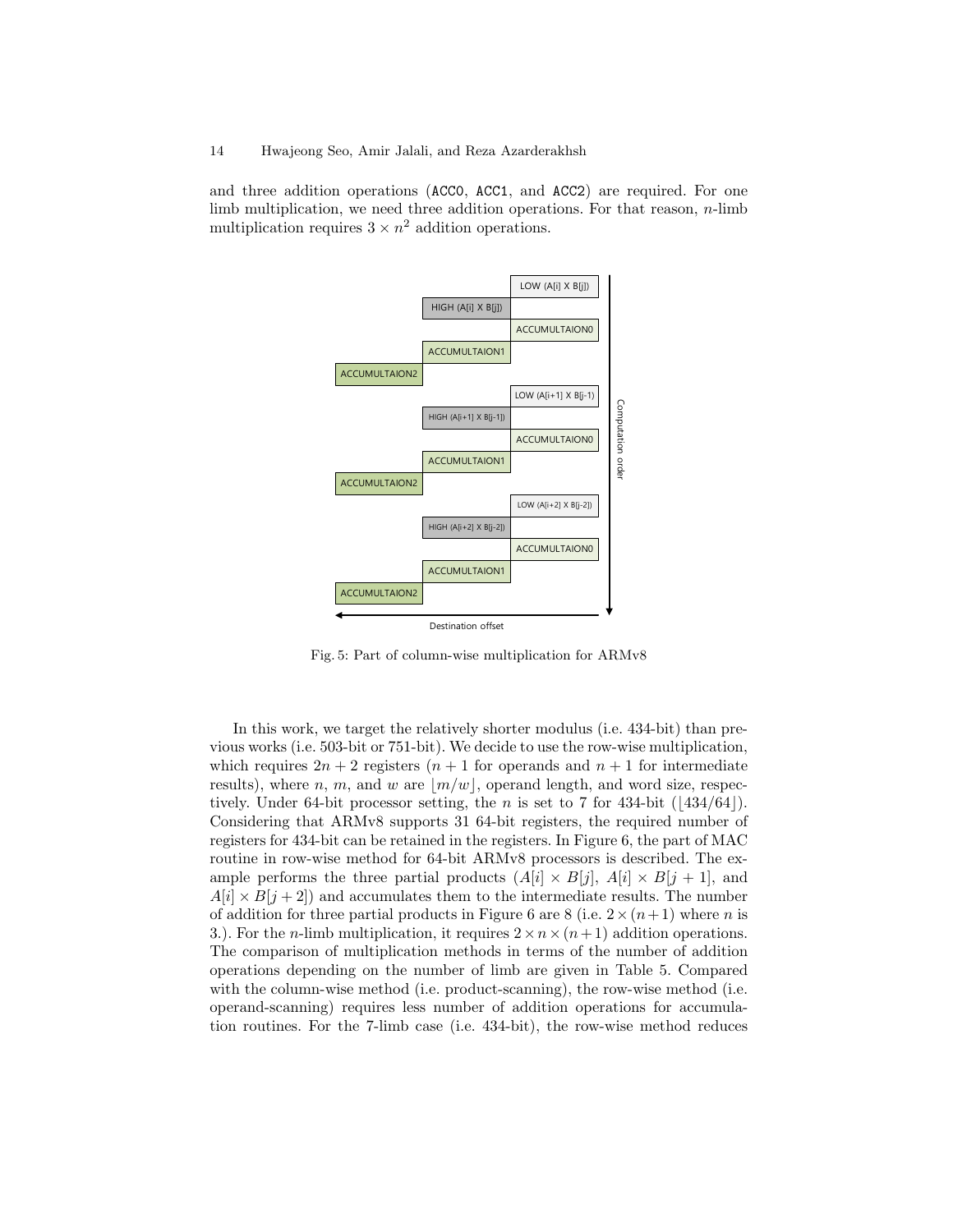Table 5: Comparison of multiplication methods, in terms of the number of addition operations depending on the number of limb.

| Method           |    |    |         |     |
|------------------|----|----|---------|-----|
| Operand Scanning | 40 | 60 | 34      | 116 |
| Product Scanning |    |    | $108\,$ | 147 |

the number of addition operations by 35 times than the column-wise method. The multiplication is performed in original row-wise multiplication rather than row-wise multiplication with Karatsuba method. The Karatsuba method is also working for 7-limb case but it generates a number of sub-routines to perform and store the intermediate results, which requires additional operations and memory accesses [27].

For the 610-bit multiplication, the operands  $A = (A[9], \ldots, A[0])$  and  $B =$  $(B[9], \ldots, B[0])$  need 20 64-bit registers. Except the operands, we also need registers for intermediate results and temporal storage. Due to the limited number of registers, we only maintain the half number of operands in the registers and load the remaining operands on demand.

We first compute the lower 320-bit multiplication  $R_L \leftarrow A[4 \sim 0] \cdot B[4 \sim 0]$ using the row-wise method that requires 25 MUL, 25 UMULH and 52 addition instructions for accumulating the partial products. Second, we compute the higher 310-bit multiplication  $R_H \leftarrow A[9 \sim 5] \cdot B[9 \sim 5]$ , similarly. Third, we compute the subtractions and absolute values  $|A[4 \sim 0] - A[9 \sim 5]|$  and  $|B[4 \sim 0] - B[9 \sim 5]|$ and proceed to the last 310-bit multiplication  $R_M \leftarrow |A[4 \sim 0] - A[9 \sim 5]| \cdot |B[4 \sim 0]$  $[0]-B[9\sim 5]$ . Finally, we obtain the result by performing the accumulation step  $R_H \cdot 2^{610} + (R_L + R_H - R_M) \cdot 2^{310} + R_L$ . Since the multiplication uses all available registers, 12 callee-saved registers  $(X19 \sim X30)$  are stored into the stack. The multiplication is also designed to reduce the pipeline stalls. The multiplication and addition/subtraction operations use different instruction group. They can hide each others costs. Based on the above observation, we engineer a multiprecision multiplication to hide the addition costs into the multiplication. At the lowest level, we implement multi-precision multiplication using the row-wise method based on the following multiplication/addition instruction sequence:

. . . MUL X7, X6, X2 ADCS X18, X18, X13 MUL X8, X6, X3 ADCS X19, X19, X14 MUL X9, X6, X4 ADCS X20, X20, X15 MUL X10, X6, X5 ADCS X21, X21, X16 . . .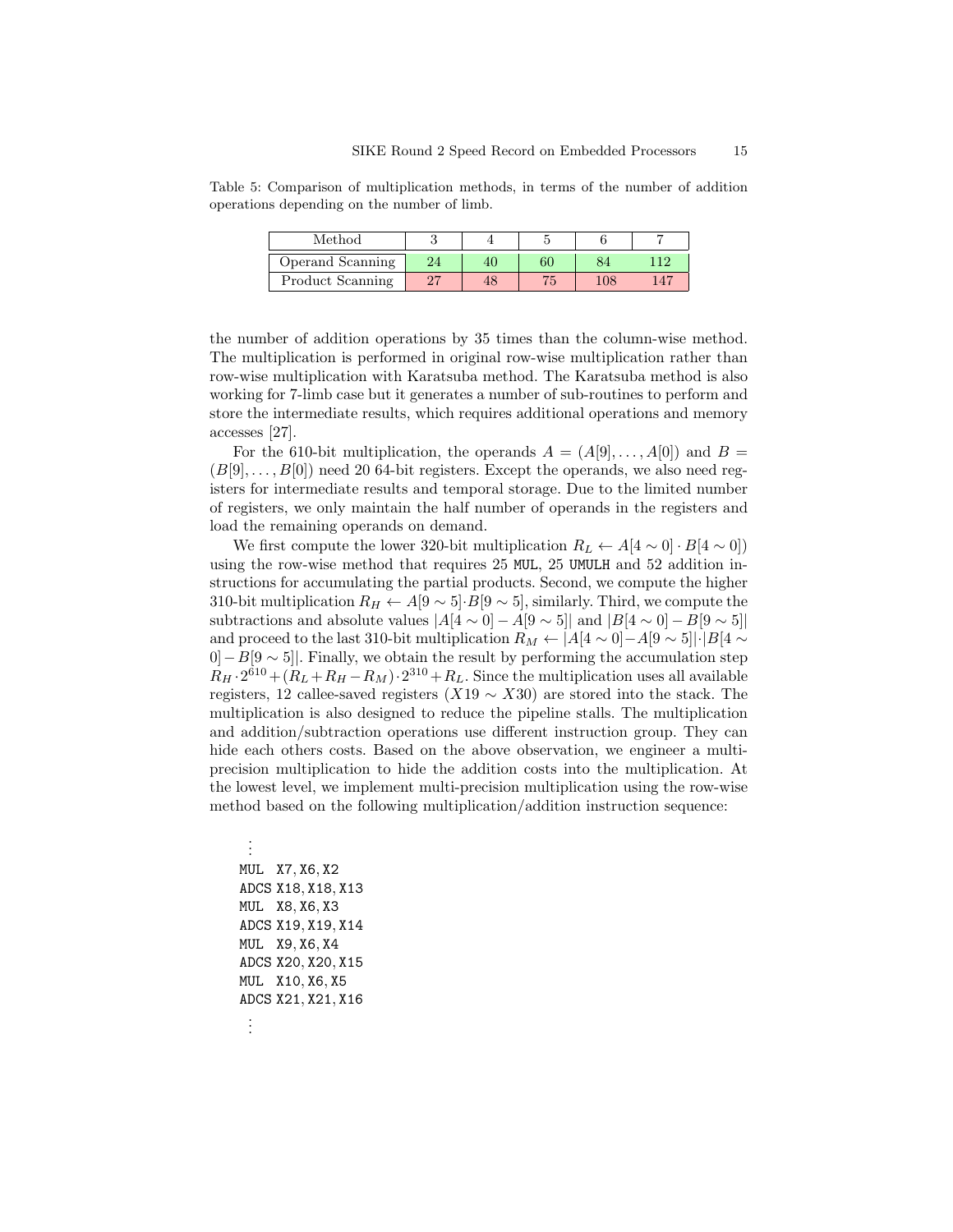

Fig. 6: Part of row-wise multiplication for ARMv8

We ensure that the destination of MUL instruction is not used for the source of following ADCS instructions. This approach avoids the pipeline stalls. Second, MUL and ADCS instructions are performed one by one to hide the each costs.

#### 3.3 Modular Reduction

In this section, we adapt the techniques described in previous sections to implement modular multiplication for the supersingular isogeny-based protocols SIDH and SIKE. Specifically, we target the parameter sets based on the primes p434 and p610 [4].

Multi-precision modular multiplication is the most expensive operation for the implementation of SIKE [20, 12]. In particular, Montgomery multiplication for SIKE can be efficiently exploited and further simplified by taking advantage of so-called "Montgomery-friendly" modulus. The advantage of using Montgomery multiplication for "SIDH-friendly" primes was recently confirmed by Bos and Friedberger [7], who studied and compared different approaches, including Barrett reduction. Recent works by Seo et al also utilized the Montgomery multiplication for SIKEp503 protocols [29].

Based on the observation above, we choose the Montgomery multiplication to implement SIDH-friendly modular arithmetic for SIKEp434 and SIKEp610 protocols. The approach reduces almost half of partial products since the lower part is set to 0. In order to reduce the memory accesses, we keep as many results as possible in the registers. Since the Montgomery multiplication performs the partial products with modulus and quotient (Quotient is intermediate results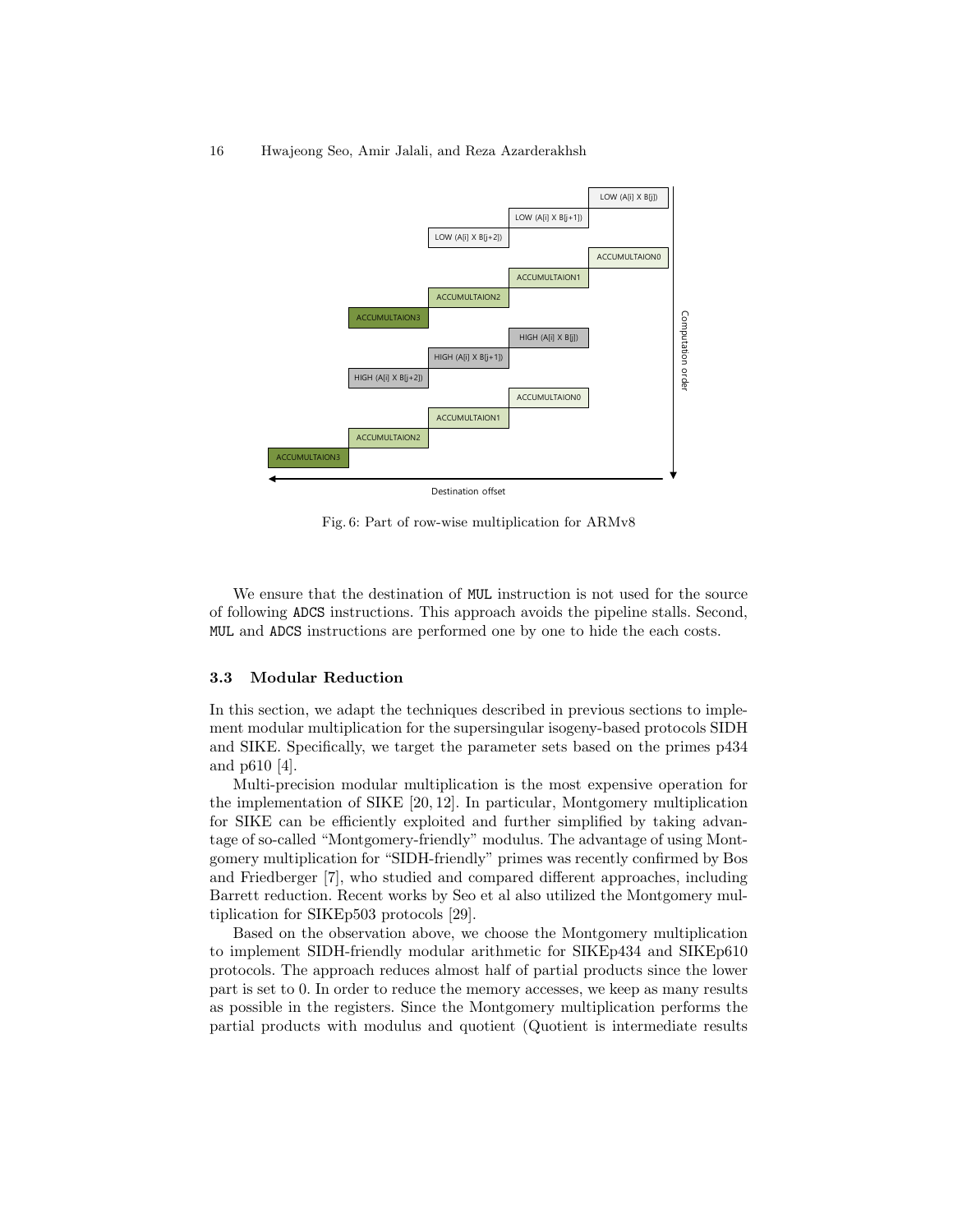multiplied by constant  $m'$ ), we maintained all quotients in the registers and used them directly. The technique reduces the  $2 \times (n + 1)$  number of memory accesses for  $n + 1$  load and  $n + 1$  store operations.

### 3.4 Performance Evaluation

In this section, we evaluate the performance of the proposed algorithms for 64-bit ARMv8-A processors. All our implementations were written in assembly language and complied with optimization level -O3.

We implemented the multi-precision multiplication algorithm described in Section 3.2 and Montgomery reduction in Section 3.3. We integrated our implementation of the Montgomery multiplication for ARMv8-A into the SIKE round 2 library [4].

Table 6 summarizes the results of different software implementations of the SIKEp434 and SIKEp610 arithmetic on ARMv8-A processor: a 1.536GHz ARM Cortex-A53 processor. Since this is first work for SIKEp434 and SIKEp610 on ARMv8-A processors, we compare the results with the SIKE round 2 reference code. The unoptimized reference implementation is written in C using the SIKE round 2 library [4]. In this case, the proposed arithmetic implementations show much higher performance than reference work. In particular, finite field multiplication and inversion operations show performance enhancements by 4.96x and 4.98x, respectively.

Table 7 summarizes the results of different software implementations of the SIKEp434 and SIKEp610 protocols on ARMv8-A processor. Compared with reference work, the proposed implementation is between 3.83 and 3.42 times faster for the computation of the SIKE full protocols. Considering that the target processor is 1.536 GHZ, the SIKEp434 and SIKEp610 requires only 0.065 and 0.238 seconds, respectively.

Compared with the other security levels, the performance depends on the length of modulus. The SIKEp434 shows the highest performance and the SIKEp751 shows the lowest performance as we expected.

| Implementation | Language | Protocol           | Timings [cc] |                    |                    |                    |  |  |  |
|----------------|----------|--------------------|--------------|--------------------|--------------------|--------------------|--|--|--|
|                |          | $\mathbb{F}_n$ add |              | $\mathbb{F}_p$ sub | $\mathbb{F}_p$ mul | $\mathbb{F}_p$ inv |  |  |  |
| SIKE $R2$ [4]  | С        | SIKEp434           | 172          | 129                | 3,110              | 1,648,372          |  |  |  |
| This work      | ASM      |                    | 71           | 63                 | 691                | 380,711            |  |  |  |
| SIKE $R2$ [4]  | С        | SIKEp610           | 257          | 187                | 6,599              | 4,800,694          |  |  |  |
| This work      | ASM      |                    | 100          | 91                 | 1,329              | 963,064            |  |  |  |

Table 6: Comparison of implementations of the SIKEp434 and SIKEp610 arithmetic on ARMv8 Cortex-A53 based processors. Timings are reported in terms of clock cycles.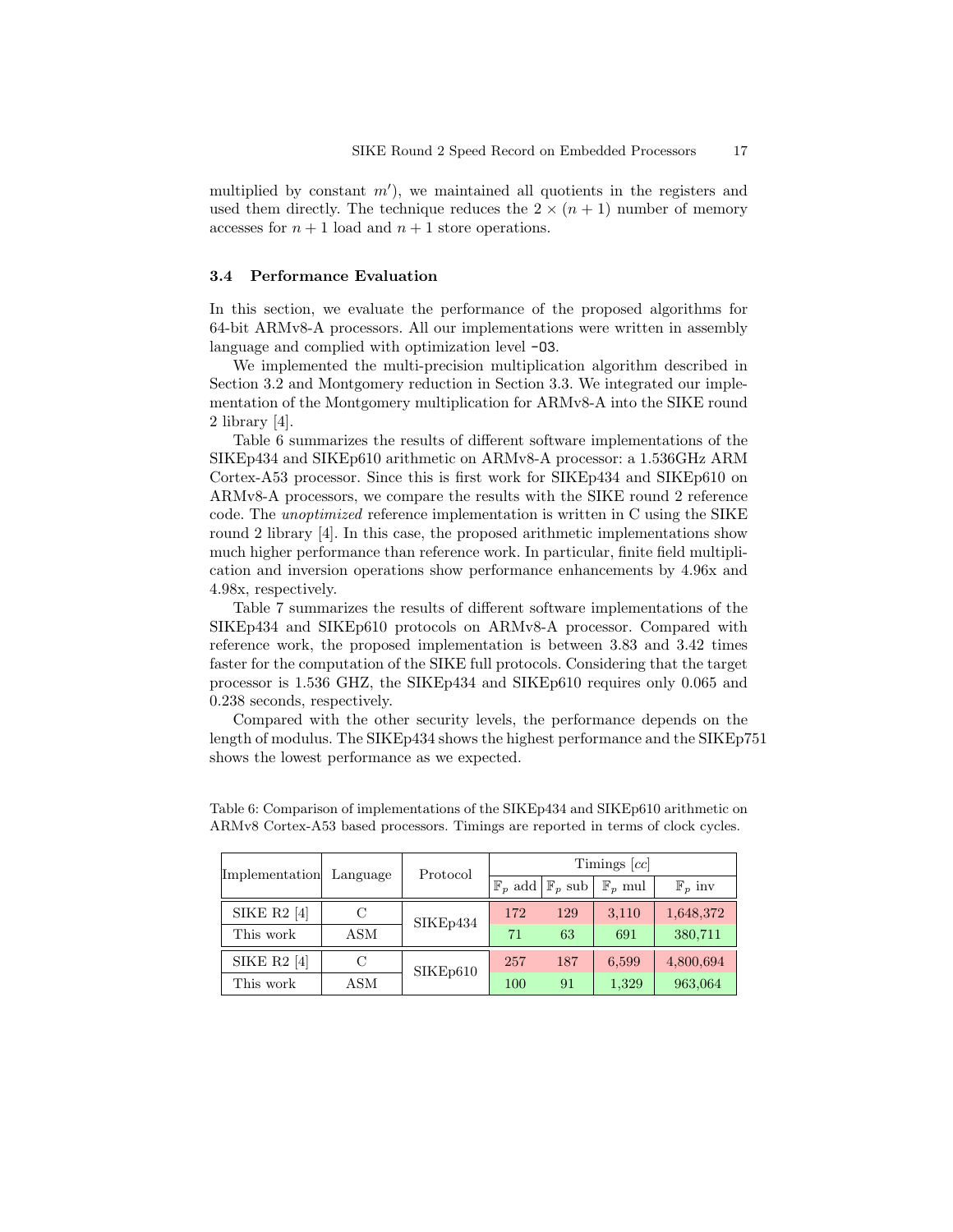| Implementation     | Language   | Protocol | $T$ imings $ cc $  |        | Timings $[cc \times 10^6]$ |        |       |
|--------------------|------------|----------|--------------------|--------|----------------------------|--------|-------|
|                    |            |          | $\mathbb{F}_n$ mul | KeyGen | Encaps                     | Decaps | Total |
| <b>SIKE R2</b> [4] | C          | SIKEp434 | 3,110              | 114    | 186                        | 199    | 499   |
| This work          | <b>ASM</b> |          | 691                | 30     | 49                         | 52     | 130   |
| Seo et al. [29]    | <b>ASM</b> | SIKEp503 | 849                | 38     | 63                         | 67     | 168   |
| SIKE $R2$ [4]      | С          | SIKEp610 | 6,599              | 344    | 634                        | 615    | 1,593 |
| This work          | ASM        |          | 1,329              | 99     | 183                        | 183    | 465   |
| Seo et al. [29]    | <b>ASM</b> | SIKEp751 | 2,450              | 164    | 265                        | 284    | 713   |

Table 7: Comparison of implementations of the SIKE protocols on ARMv8 Cortex-A53 based processors. Timings are reported in terms of clock cycles.

## 4 Conclusion

In this work, we presented a highly optimized implementation of SIDH/SIKE on low-end 32-bit ARM Cortex-M4 microcontrollers and high-end 64-bit ARM Cortex-A53 embedded processors. We proposed a new set of implementation techniques, taking advantage of Cortex-M4 and Cortex-A53 capabilities. In particular, we proposed a new implementation method for finite field arithmetic implementation.

We integrated the proposed modular arithmetic implementations into SIDH/SIKE reference implementations. Our library significantly outperforms the previous state-of-the-art implementations of integer arithmetic on our target platform, providing 4.35x faster results compared to the only available optimized implementation of SIDHp751 on Cortex-M4 in the literature. Using our proposed techniques and optimizations, the entire key encapsulation mechanism over SIKEp434 runs in 1.5 seconds on a 168MHz ARM Cortex-M4 microcontroller which shows the feasibility of using post-quantum isogeny-based cryptography on low-end microcontrollers.

The optimized implementation on a 64-bit ARMv8 Cortex-A53 processors, which push further the performance of post-quantum supersingular isogenybased protocols, are 3.42x faster than the previously implementations of SIDHp610 on the same processors. Furthermore, we integrated our fast modular arithmetic implementations, compact prime SIDHp434, and optimal strategy for isogeny computations into Microsoft's SIDH library. A 128-bit full key-exchange execution over optimal prime SIDHp434 is performed in about 0.065 seconds on a 1.536GHz ARMv8 Cortex-A53 processors.

We hope the proposed implementation techniques motivate more engineering efforts on the optimized implementation of SIKE mechanism on different embedded platforms. We plan to adopt the same strategy in designing efficient software libraries, targeting different families of embedded processors in the future.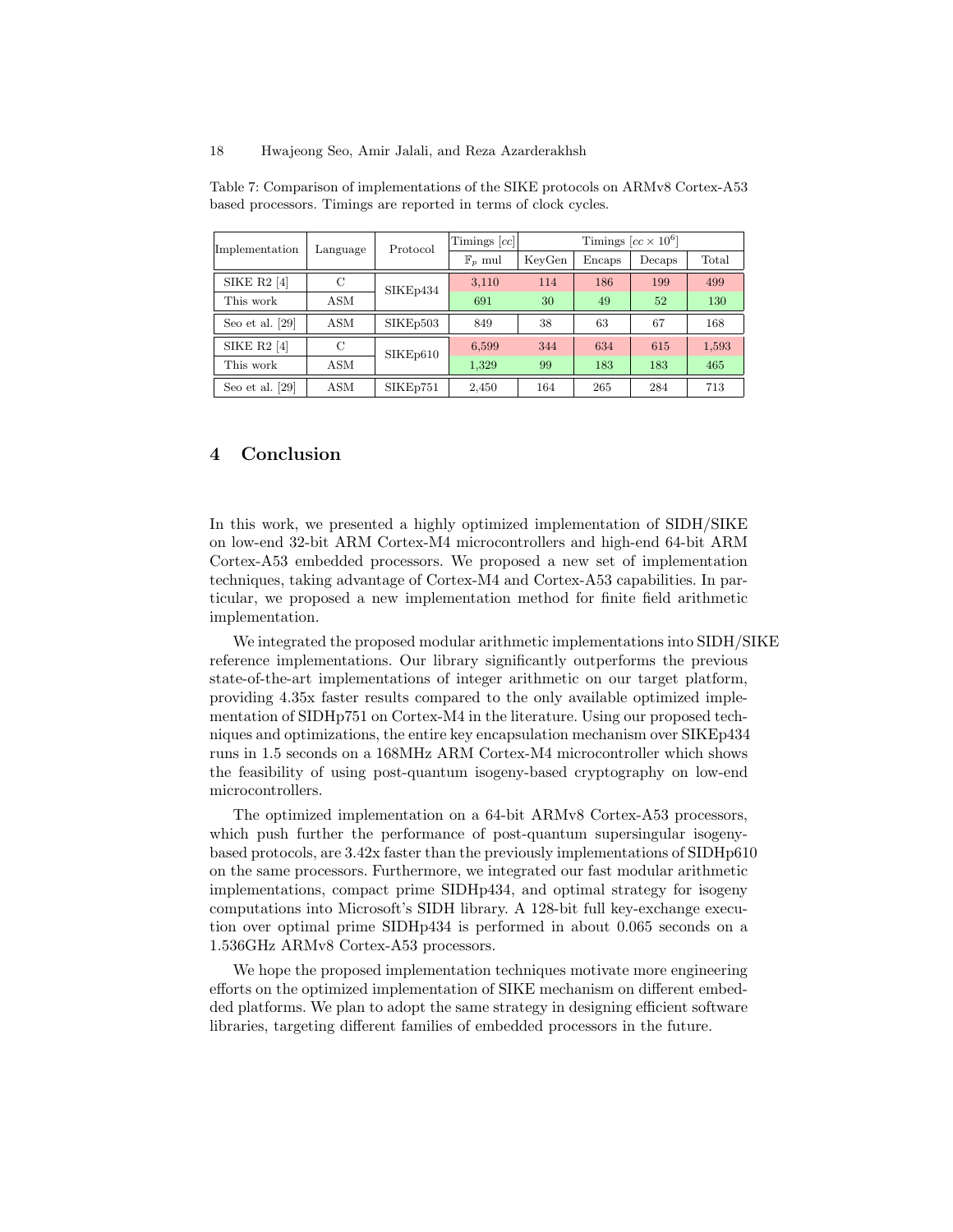## 5 Acknowledgement

This work was supported by Institute for Information communications Technology Planning Evaluation (IITP) grant funded by the Korea government(MSIT) (<Q|Crypton>, No.2019-0-00033, Study on Quantum Security Evaluation of Cryptography based on Computational Quantum Complexity).

## References

- 1. G. Adj, D. Cervantes-Vázquez, J.-J. Chi-Domínguez, A. Menezes, and F. Rodríguez-Henríquez. On the cost of computing isogenies between supersingular elliptic curves. Technical report, Cryptology ePrint Archive, Report 2018/313, 2018. https://eprint.iacr.org, 2018.
- 2. ARM Holdings. Q1 2017 roadshow slides. https://www.arm.com/company/-/ media/arm-com/company/Investors/Quarterly%20Results%20-%20PDFs/Arm\_ SB\_Q1\_2017\_Roadshow\_Slides\_Final.pdf, 2017.
- 3. ARM Limited. ARM architecture reference manual ARMv8, for ARMv8-A architecture profile. https://static.docs.arm.com/ddi0487/ca/DDI0487C\_a\_armv8\_ arm.pdf, 2013–2017.
- 4. R. Azarderakhsh, M. Campagna, C. Costello, L. D. Feo, B. Hess, A. Jalali, D. Jao, B. Koziel, B. LaMacchia, P. Longa, M. Naehrig, G. Pereira, J. Renes, V. Soukharev, and D. Urbanik. Supersingular Isogeny Key Encapsulation – Submission to the NIST's post-quantum cryptography standardization process, round 2, 2019. Available at https://csrc.nist.gov/projects/post-quantum-cryptography/ round-2-submissions/SIKE.zip.
- 5. R. Azarderakhsh, M. Campagna, C. Costello, L. D. Feo, B. Hess, A. Jalali, D. Jao, B. Koziel, B. LaMacchia, P. Longa, M. Naehrig, G. Pereira, J. Renes, V. Soukharev, and D. Urbanik. Supersingular Isogeny Key Encapsulation – Submission to the NIST's post-quantum cryptography standardization process, round 2, 2019. Available at https://csrc.nist.gov/projects/post-quantum-cryptography/ round-2-submissions/SIKE.zip.
- 6. R. Azarderakhsh, M. Campagna, C. Costello, L. D. Feo, B. Hess, A. Jalali, D. Jao, B. Koziel, B. LaMacchia, P. Longa, M. Naehrig, J. Renes, V. Soukharev, and D. Urbanik. Supersingular Isogeny Key Encapsulation – Submission to the NIST's post-quantum cryptography standardization process, 2017. Available at https://csrc.nist.gov/CSRC/media/Projects/ Post-Quantum-Cryptography/documents/round-1/submissions/SIKE.zip.
- 7. J. Bos and S. Friedberger. Fast arithmetic modulo  $2^x p^y \pm 1$ . In *IEEE Symposium* on Computer Arithmetic (ARITH'17), pages 148–155. IEEE, 2017.
- 8. J. Bos and S. Friedberger. Arithmetic considerations for isogeny based cryptography. IEEE Transactions on Computers, 2018.
- 9. D. X. Charles, K. E. Lauter, and E. Z. Goren. Cryptographic hash functions from expander graphs. J. Cryptology, 22(1):93–113, 2009.
- 10. L. Chen, L. Chen, S. Jordan, Y.-K. Liu, D. Moody, R. Peralta, R. Perlner, and D. Smith-Tone. Report on post-quantum cryptography. US Department of Commerce, National Institute of Standards and Technology, 2016.
- 11. P. G. Comba. Exponentiation cryptosystems on the IBM PC. IBM systems journal, 29(4):526–538, 1990.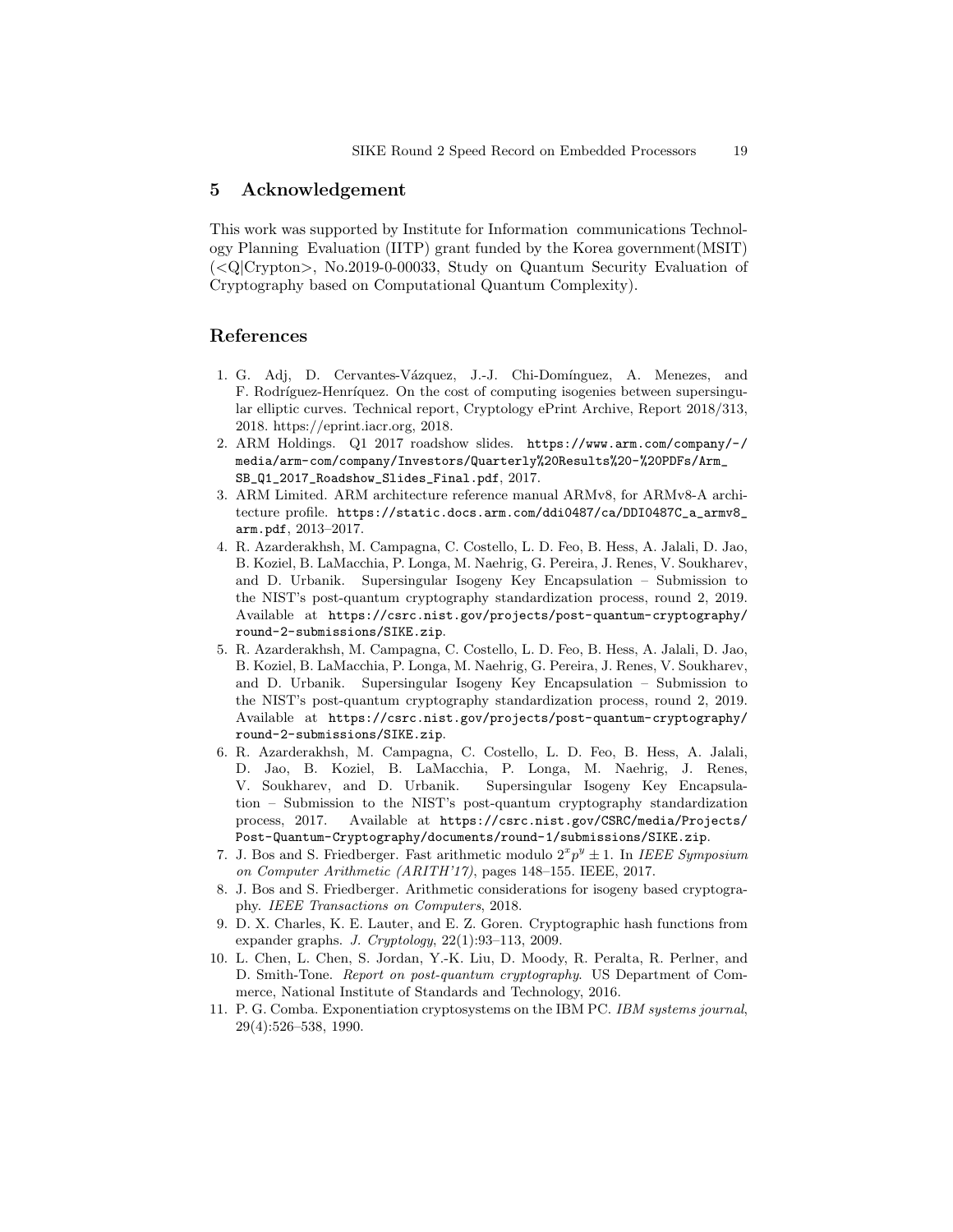- 20 Hwajeong Seo, Amir Jalali, and Reza Azarderakhsh
- 12. C. Costello, P. Longa, and M. Naehrig. Efficient algorithms for supersingular isogeny Diffie-Hellman. In M. Robshaw and J. Katz, editors, Advances in Cryptology - CRYPTO 2016, volume 9814 of Lecture Notes in Computer Science, pages 572–601. Springer, 2016.
- 13. C. Costello, P. Longa, and M. Naehrig. SIDH Library. https://github.com/ Microsoft/PQCrypto-SIDH, 2016–2018.
- 14. A. Faz-Hernández, J. López, E. Ochoa-Jiménez, and F. Rodríguez-Henríquez. A faster software implementation of the supersingular isogeny diffie-hellman key exchange protocol. IEEE Transactions on Computers, 67(11):1622–1636, 2018.
- 15. H. Fujii and D. F. Aranha. Curve25519 for the Cortex-M4 and beyond. Progress in Cryptology-LATINCRYPT, 35:36–37, 2017.
- 16. N. Gura, A. Patel, A. Wander, H. Eberle, and S. C. Shantz. Comparing elliptic curve cryptography and RSA on 8-bit CPUs. In International workshop on cryptographic hardware and embedded systems, pages 119–132. Springer, 2004.
- 17. M. Hutter and E. Wenger. Fast multi-precision multiplication for public-key cryptography on embedded microprocessors. In International Workshop on Cryptographic Hardware and Embedded Systems, pages 459–474. Springer, 2011.
- 18. A. Jalali, R. Azarderakhsh, M. M. Kermani, and D. Jao. Supersingular isogeny Diffie-Hellman key exchange on 64-bit ARM. IEEE Transactions on Dependable and Secure Computing, 2017.
- 19. A. Jalali, R. Azarderakhsh, and M. Mozaffari-Kermani. Efficient post-quantum undeniable signature on 64-bit ARM. In International Conference on Selected Areas in Cryptography, pages 281–298. Springer, 2017.
- 20. D. Jao and L. D. Feo. Towards quantum-resistant cryptosystems from supersingular elliptic curve isogenies. In B. Yang, editor, Post-Quantum Cryptography (PQCrypto 2011), volume 7071 of Lecture Notes in Computer Science, pages 19–34. Springer, 2011.
- 21. M. J. Kannwischer, J. Rijneveld, P. Schwabe, and K. Stoffelen. PQM4: Postquantum crypto library for the ARM Cortex-M4. https://github.com/mupq/ pqm4.
- 22. S. Kim, K. Yoon, J. Kwon, S. Hong, and Y.-H. Park. Efficient isogeny computations on twisted Edwards curves. Security and Communication Networks, 2018, 2018.
- 23. P. Koppermann, E. Pop, J. Heyszl, and G. Sigl. 18 seconds to key exchange: Limitations of supersingular isogeny diffie-hellman on embedded devices. Cryptology ePrint Archive, Report 2018/932, 2018. https://eprint.iacr.org/2018/932.
- 24. B. Koziel, R. Azarderakhsh, and M. Mozaffari-Kermani. Fast hardware architectures for supersingular isogeny Diffie-Hellman key exchange on FPGA. In International Conference in Cryptology in India, pages 191–206. Springer, 2016.
- 25. B. Koziel, A. Jalali, R. Azarderakhsh, D. Jao, and M. Mozaffari-Kermani. NEON-SIDH: efficient implementation of supersingular isogeny Diffie-Hellman key exchange protocol on ARM. In International Conference on Cryptology and Network Security (CANS 2016), pages 88–103. Springer, 2016.
- 26. P. L. Montgomery. Modular multiplication without trial division. Mathematics of Computation, 44(170):519–521, 1985.
- 27. P. L. Montgomery. Five, six, and seven-term Karatsuba-like formulae. IEEE Transactions on Computers, 54(3):362–369, 2005.
- 28. H. Seo, Z. Liu, P. Longa, and Z. Hu. SIDH on ARM: faster modular multiplications for faster post-quantum supersingular isogeny key exchange. IACR Transactions on Cryptographic Hardware and Embedded Systems, pages 1–20, 2018.